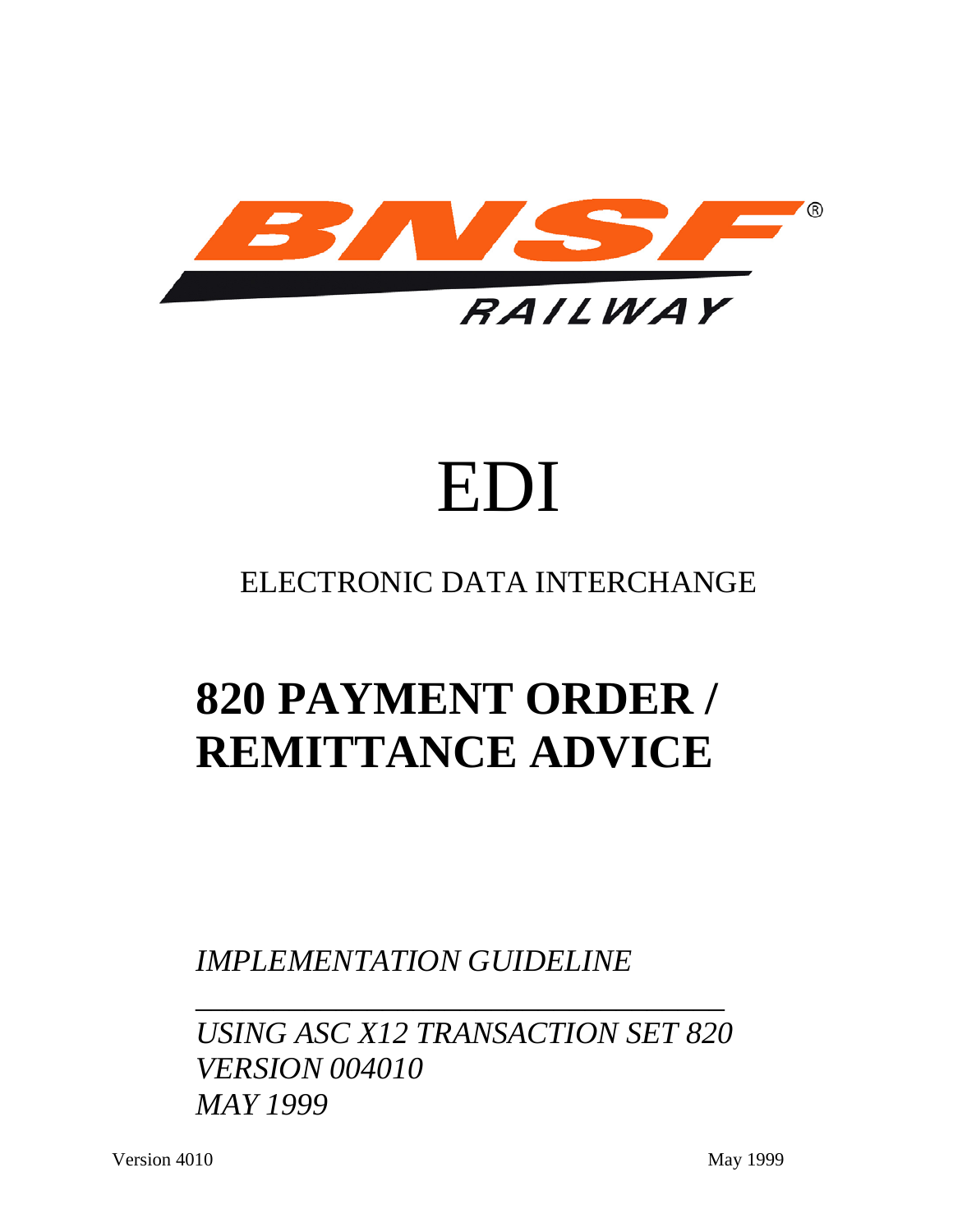## **Table of Contents**

|                | 3                                                                                                       |                |
|----------------|---------------------------------------------------------------------------------------------------------|----------------|
|                | Payment Order/Remittance Advice Processing.                                                             | $\overline{4}$ |
|                | EDI Functional Acknowledgments                                                                          | $\overline{4}$ |
|                | The Transaction $\ldots \ldots \ldots \ldots \ldots \ldots \ldots \ldots \ldots \ldots \ldots \ldots$   | 5              |
|                |                                                                                                         | 5              |
|                | Data Element Type $\ldots \ldots \ldots \ldots \ldots \ldots \ldots \ldots \ldots \ldots \ldots \ldots$ | 6              |
|                |                                                                                                         | 6              |
|                |                                                                                                         | 6              |
|                | 7                                                                                                       |                |
|                |                                                                                                         | 8              |
|                | <b>Segments and Data Elements:</b>                                                                      |                |
| <b>GS</b>      |                                                                                                         | 9              |
| <b>ST</b>      | Transaction Set Header                                                                                  | 11             |
| <b>BPR</b>     | Beginning Segment for                                                                                   |                |
|                | Payment Order/Remittance Advice.                                                                        | 12             |
| <b>TRN</b>     |                                                                                                         | 14             |
| <b>REF</b>     |                                                                                                         | 15             |
| <b>DTM</b>     |                                                                                                         | 16             |
| N <sub>1</sub> | Name                                                                                                    | 17             |
| <b>ENT</b>     |                                                                                                         | 18             |
| <b>RMR</b>     | Remittance Advice Accounts Receivable                                                                   |                |
|                |                                                                                                         | 19             |
| <b>REF</b>     |                                                                                                         | 20             |
| <b>DTM</b>     |                                                                                                         | 21             |
| <b>SE</b>      |                                                                                                         | 22             |
| <b>GE</b>      |                                                                                                         | 23             |
|                |                                                                                                         |                |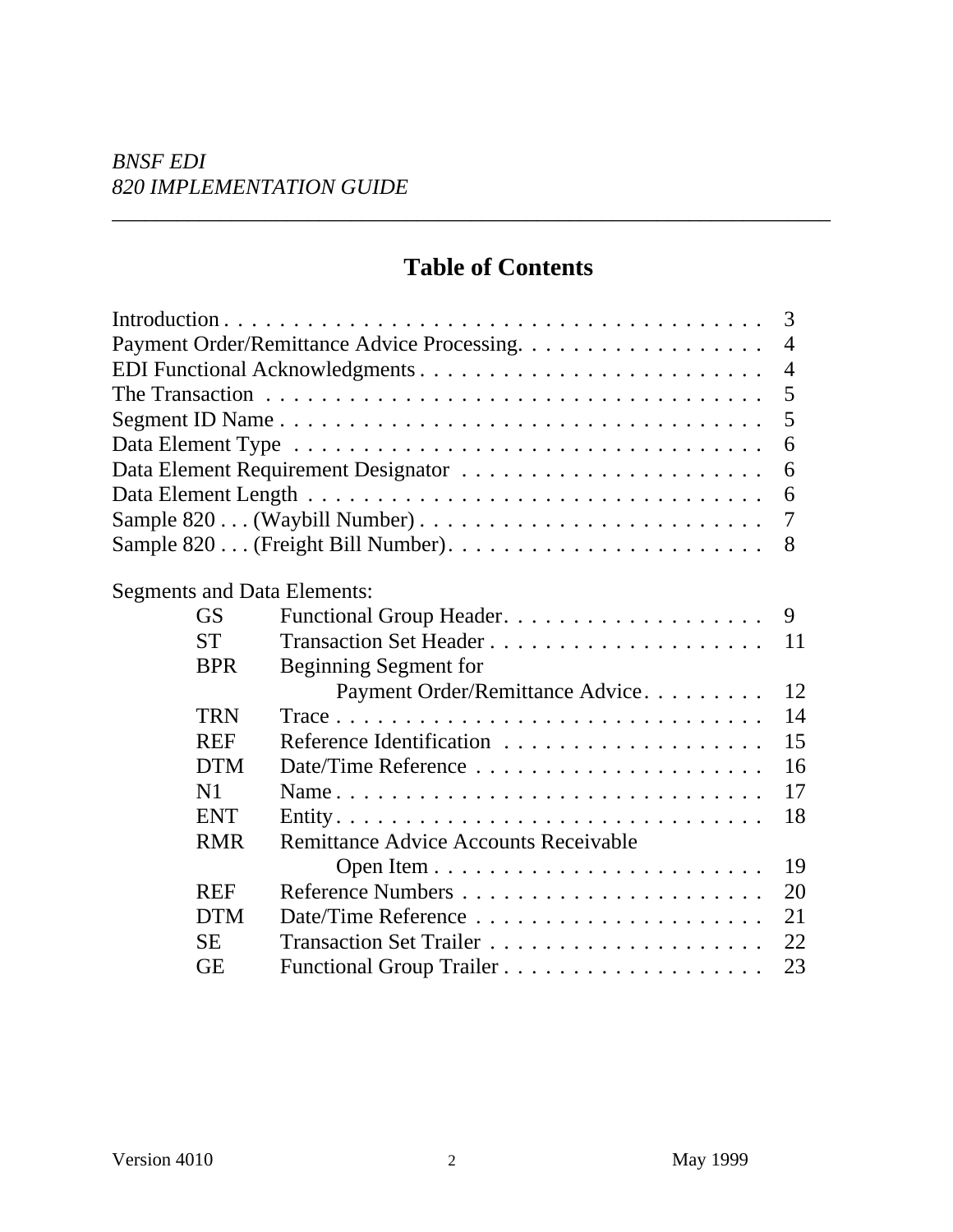## *Introduction*

Transaction Set 820: Payment Order/Remittance Advice

The 820 standard provides the format and establishes the data content of the Payment Order/Remittance advice transaction set within the context of an Electronic Data Interchange (EDI) environment. This transaction set is used to transmit remittance and/or payment information to a bank with instructions to begin funds transfer. The bank subsequently passes the funds transfer request to BNSF's bank along with the 820 detail. At settlement, the Railroad's bank passes the 820 to Burlington Northern Santa Fe Railroad.

\_\_\_\_\_\_\_\_\_\_\_\_\_\_\_\_\_\_\_\_\_\_\_\_\_\_\_\_\_\_\_\_\_\_\_\_\_\_\_\_\_\_\_\_\_\_\_\_\_\_\_\_\_\_\_\_\_\_\_\_\_\_\_\_\_\_

Using the ASC X12 820 transaction set to electronically transmit data between business partners allows for consistent interpretation of payment information and reduces the chances of interpretive and data entry errors.

Burlington Northern Santa Fe will accept the Payment Order/Remittance Advice information published by DISA for ASC X12. The following guidelines are all-inclusive and identify unique accounting requirements for use of the ASC X12 820 transaction set when transmitting data to Burlington Northern Santa Fe.

To obtain X12 standards and documentation, contact:

 *Data Interchange Standards Association, Inc. 1800 Diagonal Road, Suite 200 Alexandria, VA 22314-2840 703-548-7005*

 *or*

 *Washington Publishing Company Orders: 800-972-4334 Phone: 301-590-9337 www.wpc-edi.com*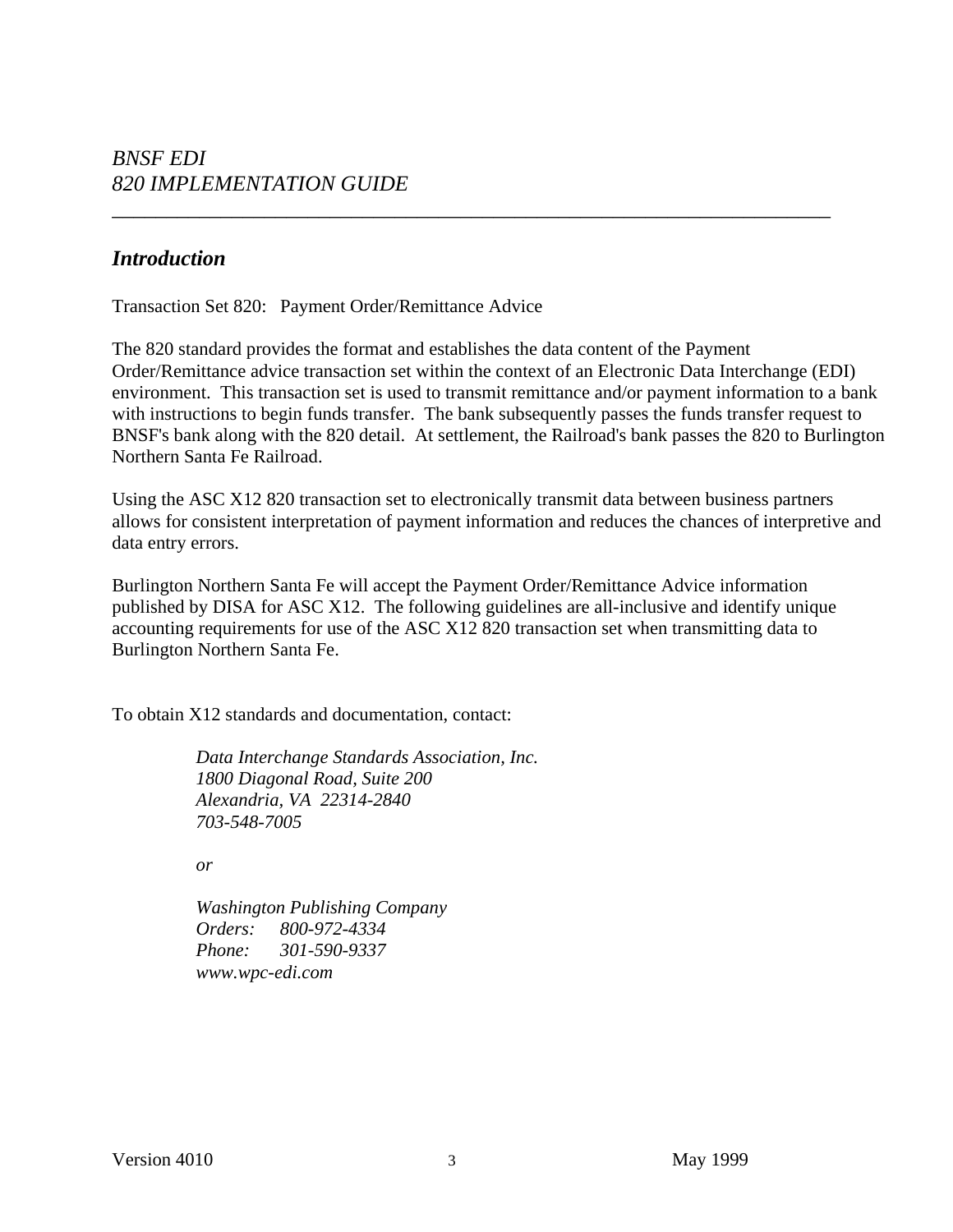#### *Payment Order/Remittance Advice Processing*

The general steps in processing 820s electronically are initiated when the customer enters or creates payment order/remittance advice in their computer. This information, or data, is then formatted into the ASC X12 820 transaction set. This formatting may be performed by you, the customer, or your agent. After formatting, the transaction is delivered to your bank. Your bank will initiate funds transfer and pass the 820 to BNSF's bank. Once funds have transferred, BNSF's bank will send the 820 detail. This detail will be used to perform cash application of the identified records to BNSF's accounts receivable system.

\_\_\_\_\_\_\_\_\_\_\_\_\_\_\_\_\_\_\_\_\_\_\_\_\_\_\_\_\_\_\_\_\_\_\_\_\_\_\_\_\_\_\_\_\_\_\_\_\_\_\_\_\_\_\_\_\_\_\_\_\_\_\_\_\_\_

#### *EDI Functional Acknowledgments*

BNSF will generate a 997 Functional Acknowledgment to our bank in response to the 820 that is received. Depending on your bank's EDI capabilities, you may receive your bank's 997 when you deliver the 820 to them.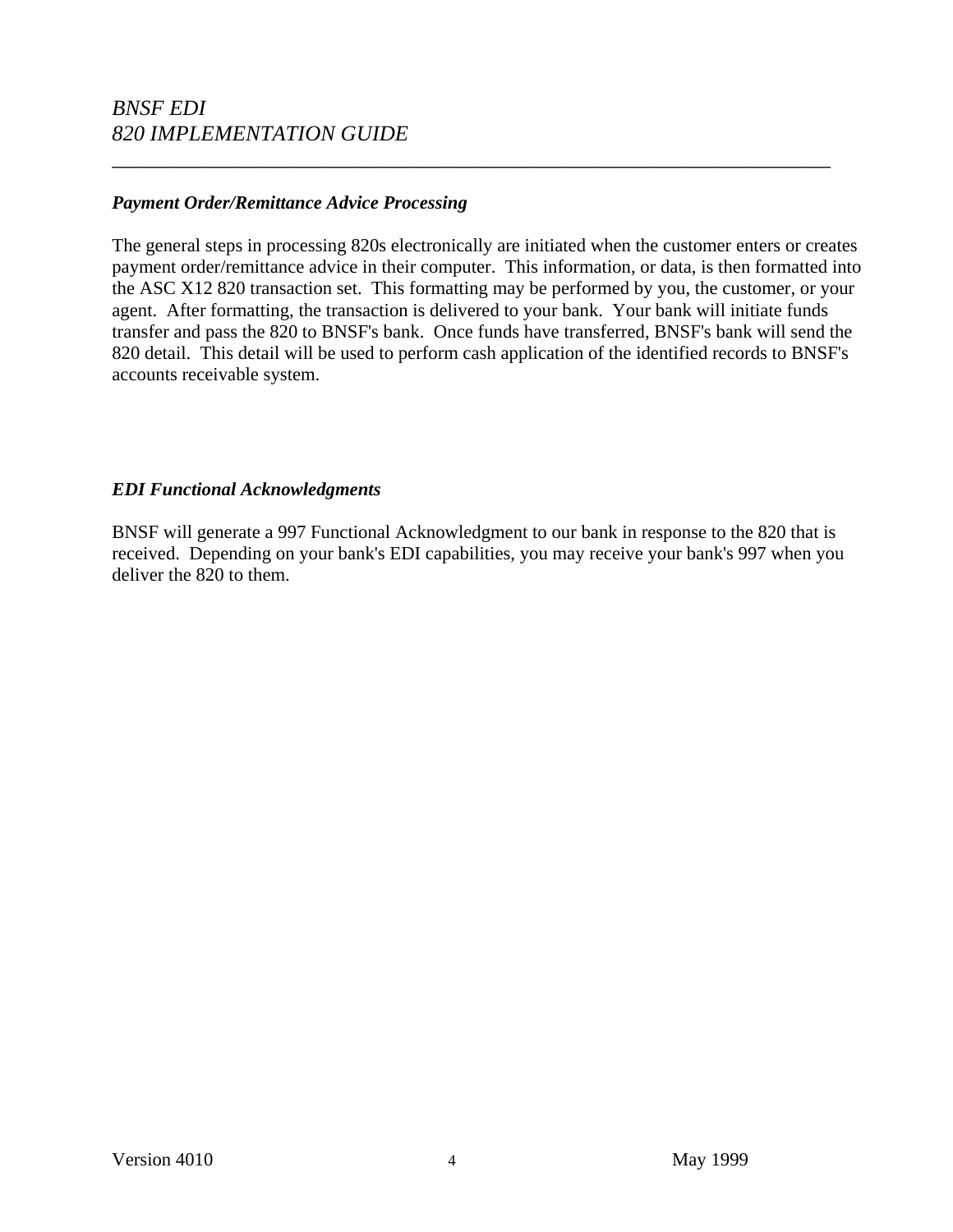#### *The Transaction*

A transaction set is used to describe the electronic transmission of a single document (Payment Order/Remittance Advice, Bill of Lading, etc.) between one company's computer and another company's computer.

\_\_\_\_\_\_\_\_\_\_\_\_\_\_\_\_\_\_\_\_\_\_\_\_\_\_\_\_\_\_\_\_\_\_\_\_\_\_\_\_\_\_\_\_\_\_\_\_\_\_\_\_\_\_\_\_\_\_\_\_\_\_\_\_\_\_

EDI transactions are defined by segments, and each item within the segment becomes a data element. Segment ID Name, Data Element Type, Requirement Designator, and Length are described below. These identifiers are listed for each Data Element throughout the remainder of this guide.

#### *Segment ID Name*

| ( <i>Header</i> ) |                                                       |
|-------------------|-------------------------------------------------------|
| <b>ST</b>         | <b>Transaction Set Header</b>                         |
| GS.               | <b>Function Group Header</b>                          |
| <b>BPR</b>        | Beginning Segment for Payment Order/Remittance Advice |
| <b>NTE</b>        | Note/Special Instruction                              |
| <b>TRN</b>        | Trace                                                 |
| <b>CUR</b>        | Currency                                              |
| <b>REF</b>        | Reference Identification                              |
| <b>DTM</b>        | Date/Time Reference                                   |
| $\mathbf{N}1$     | Name                                                  |
| N2                | <b>Additional Name Information</b>                    |
| N <sub>3</sub>    | Address Information                                   |
| N4                | Geographic Location                                   |
| <b>PER</b>        | <b>Administrative Communications Contact</b>          |
| RDM               | Remittance delivery Method                            |
|                   |                                                       |

#### *(Detail)*

| <b>ENT</b>      | Entity                                                    |
|-----------------|-----------------------------------------------------------|
| NM1             | Individual or Organization Name                           |
| <b>REF</b>      | Reference Identification                                  |
| <b>PER</b>      | <b>Administrative Communications Contact</b>              |
| <b>DTM</b>      | Date/Time Reference                                       |
| IT <sub>1</sub> | Baseline Item Data (Invoice)                              |
| <b>RMR</b>      | Remittance Advice Accounts Receivable Open Item Reference |
| <b>NTE</b>      | Note/Special Instruction                                  |

#### *(Summary)*

SE Transaction Set Trailer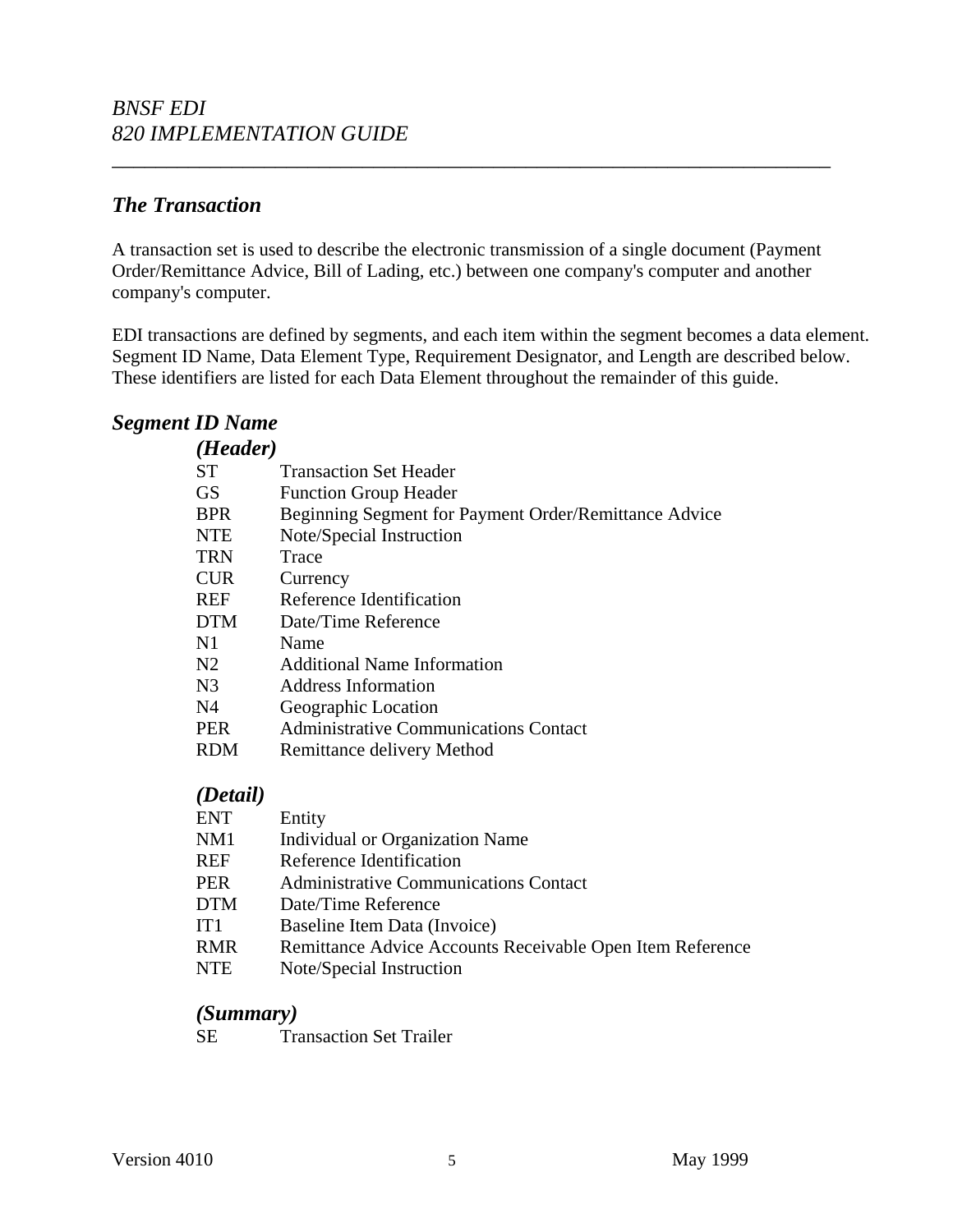## *Data Element Type*

Specifies the characters that may be used.

| N <sub>n</sub> | Numeric       | N indicates that it is numeric; n indicates decimal place.                                                                                                                                         |
|----------------|---------------|----------------------------------------------------------------------------------------------------------------------------------------------------------------------------------------------------|
| R              | Decimal       | R indicates an optional decimal point for integer values or<br>a required decimal for decimal values. BNSF can accept<br>positive and decimal values. Do not send fractions or<br>negative values. |
| ID             | Identifier    | A specific code taken from a table defined in the Data<br>Element Dictionary such as unit of measure.                                                                                              |
| AN             | <b>String</b> | A series of alpha/numeric characters, such as a company<br>name.                                                                                                                                   |
| DT             | Date          | Date expressed as CCYYMMDD                                                                                                                                                                         |
| TM             | Time          | HHMM expressed in 24-hour clock format.                                                                                                                                                            |

\_\_\_\_\_\_\_\_\_\_\_\_\_\_\_\_\_\_\_\_\_\_\_\_\_\_\_\_\_\_\_\_\_\_\_\_\_\_\_\_\_\_\_\_\_\_\_\_\_\_\_\_\_\_\_\_\_\_\_\_\_\_\_\_\_\_

#### *Data Element Requirement Designator*

Indicates when this element must be included in an electronic document.

| M             | Mandatory   | The Data Element is required in the Segment.                                                 |
|---------------|-------------|----------------------------------------------------------------------------------------------|
| $\mathcal{C}$ | Conditional | The Data Element may be required in the Segment based<br>on whether another element is used. |
| $\Omega$      | Optional    | The Data Element may or may not be used in the Segment<br>at the option of the user.         |

## *Data Element Length*

The minimum length and maximum length of the characters in the data element.

| 1/15 | Indicates that "1" is the minimum acceptable value and |
|------|--------------------------------------------------------|
|      | " $15$ " is the maximum.                               |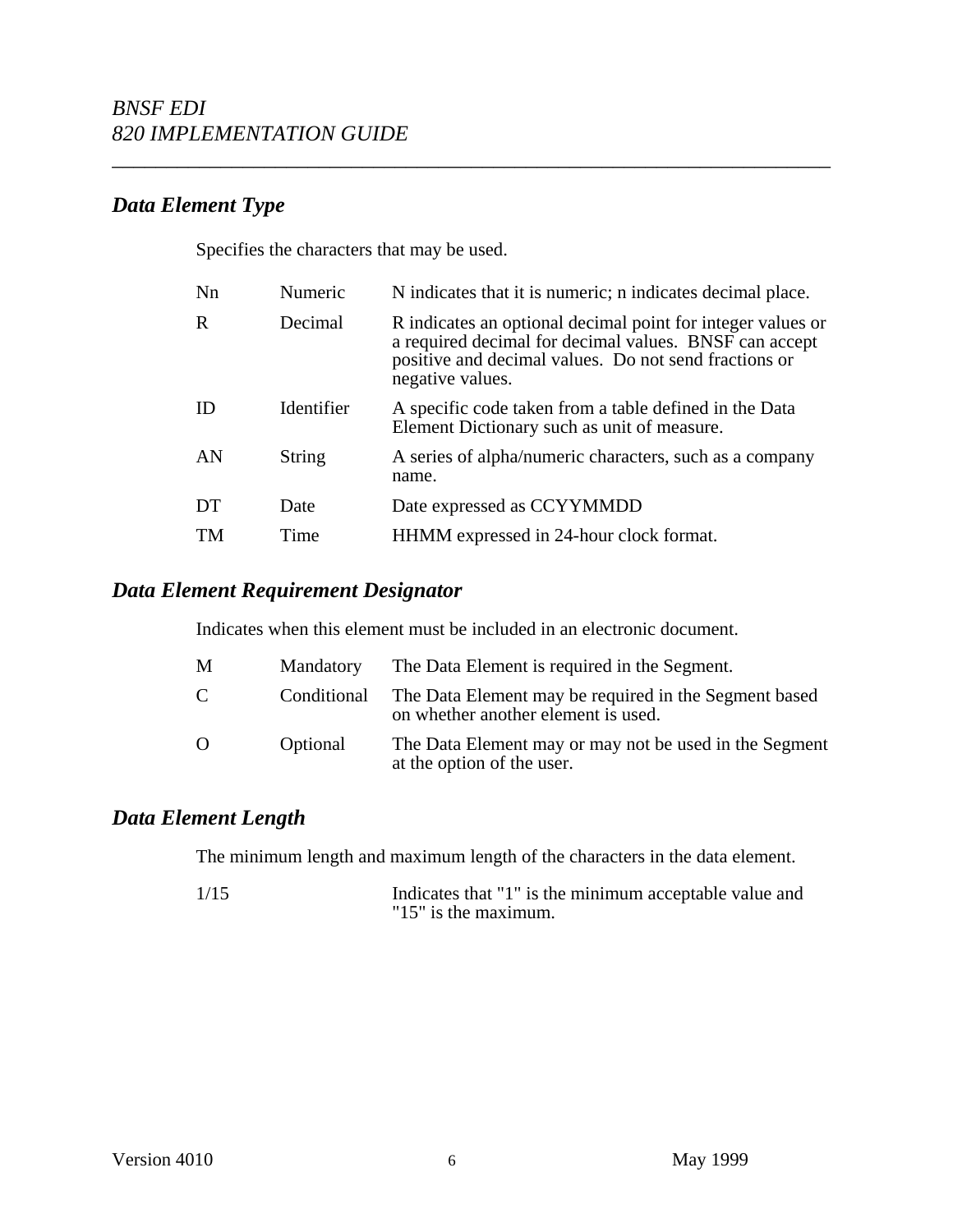#### *Sample 820*

#### [SAMPLE: WAYBILL NUMBER IN RMR SEGMENT]

GS\*RA\*CUSTID0001\*BNSF\*19990101\*1530\*9102\*X\*004010 ST\*820\*000000001 BPR\*C\*10000\*C\*ACH\*CTX\*01\*1234\*DA\*555\*CUSTID0001\*\*01\*987\*DA\*345123\*19990101 TRN\*1\*1001983525 REF\*CD\*1234564114 REF\*TN\*1001983525 *(Mandatory if TRN segment is not used)* DTM\*007\*19990101 N1\*PE\*BURLINGTON NORTHERN SANTA FE N1\*PR\*CUSTOMER NAME ENT\*1 RMR\*WY\*123456\*\*2000 REF\*D0\*RATE AUTHORITY\*PER ITEM 12121 RATE SHOULD BE \$2000 PER CAR REF\*BM\*1001 REF\*EQ\*BNSF456002 DTM\*095\*19990101 RMR\*WY\*999999\*\*5000 REF\*BM\*1002 REF\*EQ\*BNSF458869 DTM\*095\*19990101 RMR\*WY\*999787\*\*3000 REF\*BM\*1003 REF\*EQ\*BNSF458870 DTM\*095\*19990101 SE\*23\*0000000001 GE\*1\*9102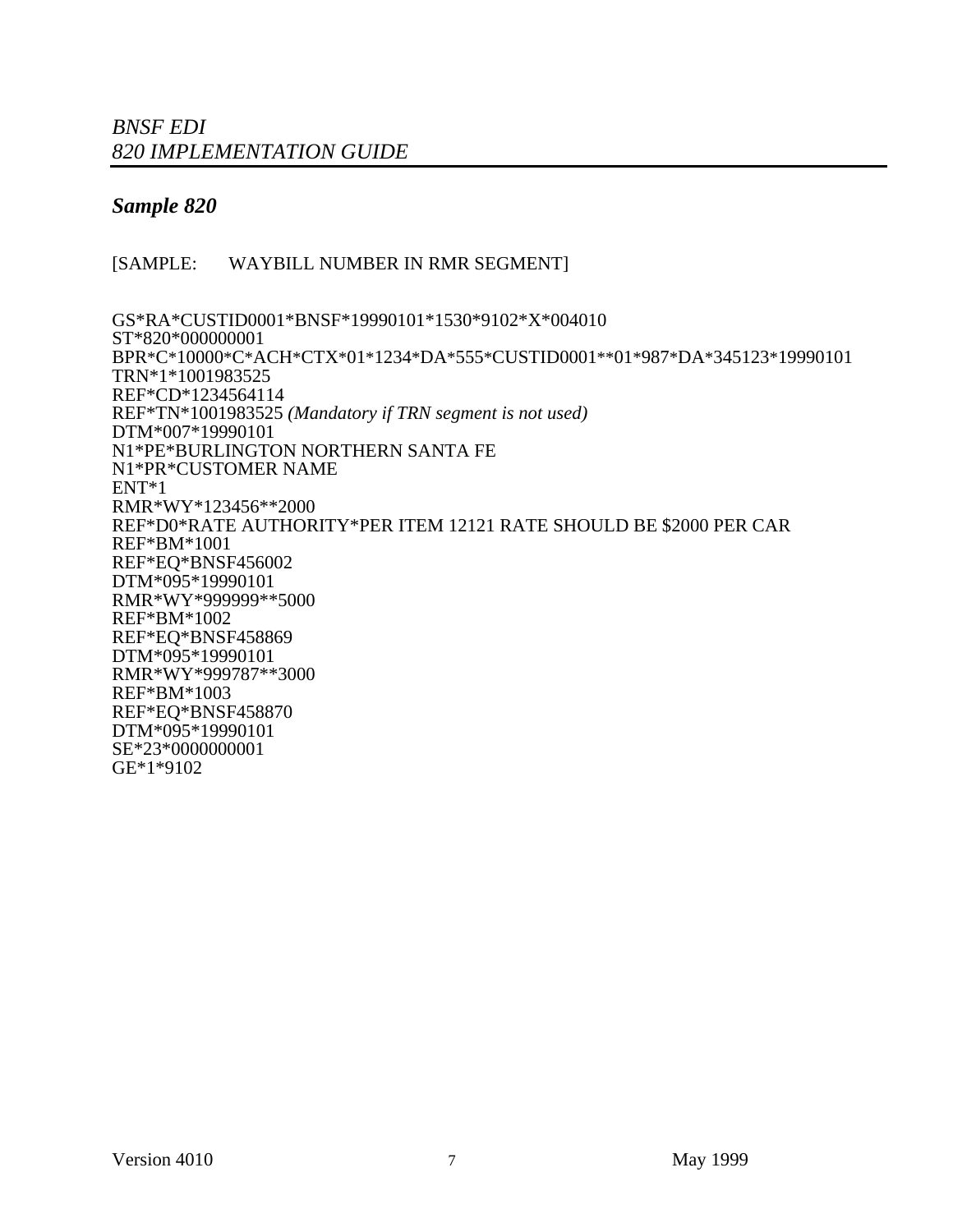#### *Sample 820*

#### [SAMPLE: FREIGHT BILL NUMBER IN RMR SEGMENT]

GS\*RA\*CUSTID0001\*BNSF\*19990101\*1530\*9102\*X\*004010 ST\*820\*000000001 BPR\*C\*10000\*C\*ACH\*CTX\*01\*1234\*DA\*555\*CUSTID0001\*\*01\*987\*DA\*345123\*19990101 TRN\*1\*1001983525 REF\*CD\*1234564114 REF\*TN\*1001983525 *(Mandatory if TRN segment is not used)* DTM\*007\*19990101 N1\*PE\*BURLINGTON NORTHERN SANTA FE N1\*PR\*CUSTOMER NAME ENT\*1 RMR\*FR\*018923888\*\*5000 REF\*BM\*1003 DTM\*022\*19990101 RMR\*FR\*018923889\*\*5000 REF\*BM\*1004 DTM\*022\*19990101 SE\*16\*0000000001 GE\*1\*9102

\_\_\_\_\_\_\_\_\_\_\_\_\_\_\_\_\_\_\_\_\_\_\_\_\_\_\_\_\_\_\_\_\_\_\_\_\_\_\_\_\_\_\_\_\_\_\_\_\_\_\_\_\_\_\_\_\_\_\_\_\_\_\_\_\_\_

#### [SAMPLE: FREIGHT BILL NUMBER IN RMR SEGMENT WITH DISPUTED PAYMENT]

GS\*RA\*CUSTID0001\*BNSF\*19990101\*1530\*9102\*X\*004010 ST\*820\*000000001 BPR\*C\*9500\*C\*ACH\*CTX\*01\*1234\*DA\*555\*CUSTID0001\*\*01\*987\*DA\*345123\*19990101 TRN\*1\*1001983525 REF\*CD\*1234564114 REF\*TN\*1001983525 *(Mandatory if TRN segment is not used)* DTM\*007\*19990101 N1\*PE\*BURLINGTON NORTHERN SANTA FE N1\*PR\*CUSTOMER NAME ENT\*1 RMR\*FR\*018923888\*\*4500 REF\*D0\*OTHER\*DIVERSION TO DENVER REF\*BM\*1003 DTM\*022\*19990101 RMR\*FR\*018923889\*\*5000 REF\*BM\*1004 DTM\*022\*19990101 SE\*17\*0000000001 GE\*1\*9102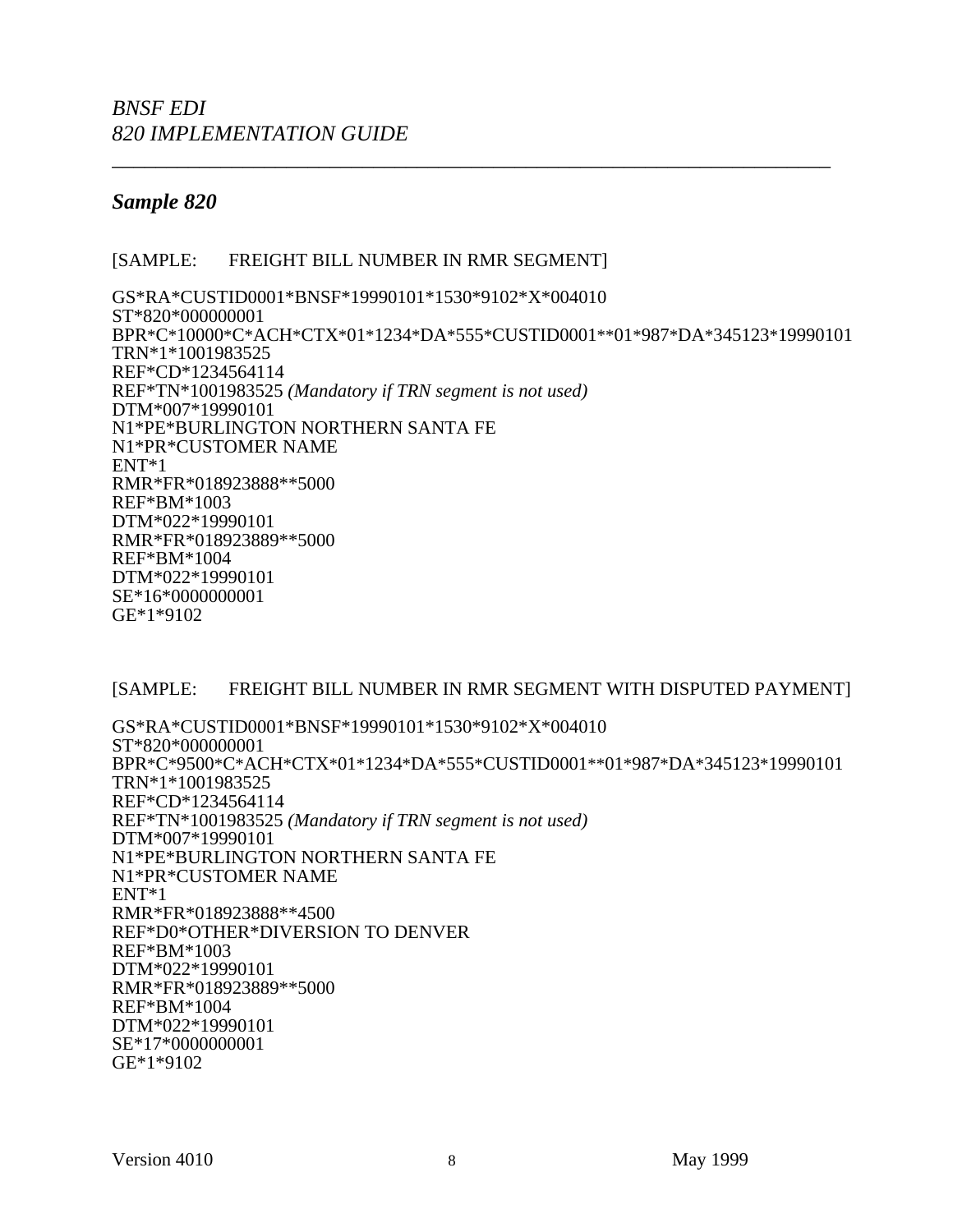| Segment    |                | <b>GS</b> - Functional Group Header                                                    |
|------------|----------------|----------------------------------------------------------------------------------------|
| Loop       | $\bullet$      |                                                                                        |
| Level      |                | <b>Functional Group</b>                                                                |
| Usage      | $\ddot{\cdot}$ | Mandatory                                                                              |
| Max Use    |                |                                                                                        |
| Max Length | $\bullet$      |                                                                                        |
| Purpose    | $\bullet$      | To indicate the beginning of a functional group and to<br>provide control information. |

\_\_\_\_\_\_\_\_\_\_\_\_\_\_\_\_\_\_\_\_\_\_\_\_\_\_\_\_\_\_\_\_\_\_\_\_\_\_\_\_\_\_\_\_\_\_\_\_\_\_\_\_\_\_\_\_\_\_\_\_\_\_\_\_\_\_

Example : GS\*RA\*CUSTID0001\*BNSF\*19990101\*1530\*9102\*X\*004010

| <b>SEG</b>  | <b>DATA</b><br><b>ELEMENT</b> | <b>NAME</b>                    | MIN-<br>MAX | <b>REQ</b>   | <b>TYPE</b> | <b>CONTENTS</b>                                                                                                          |
|-------------|-------------------------------|--------------------------------|-------------|--------------|-------------|--------------------------------------------------------------------------------------------------------------------------|
| GS01        | 479                           | <b>Functional ID</b><br>Code   | 2/2         | $\mathbf{M}$ | ID          | Code identifying a<br>group of application<br>related transaction sets<br>RA=Payment<br>Order/Remittance<br>Advice (820) |
| GS02        | 142                           | Application<br>Sender's Code   | 2/15        | M            | AN          | Code identifying party<br>sending transmission;<br>codes agreed to by<br>trading partners                                |
| GS03        | 124                           | Application<br>Receiver's Code | 2/15        | M            | AN          | Code identifying<br>receiving transmission;<br>Codes agreed to by<br>trading partners<br>"BNSF"                          |
| <b>GS04</b> | 373                           | Date                           | 8/8         | M            | DT          | Date of transmission;<br>expressed as<br>YYYYMMDD                                                                        |
| <b>GS05</b> | 337                           | Time                           | 4/8         | $\mathbf{M}$ | TM          | Time of transmission;<br>expressed as HHMM;<br>expressed in 24-hr<br>clock time $(00-23)$                                |

GS Segment continued on next page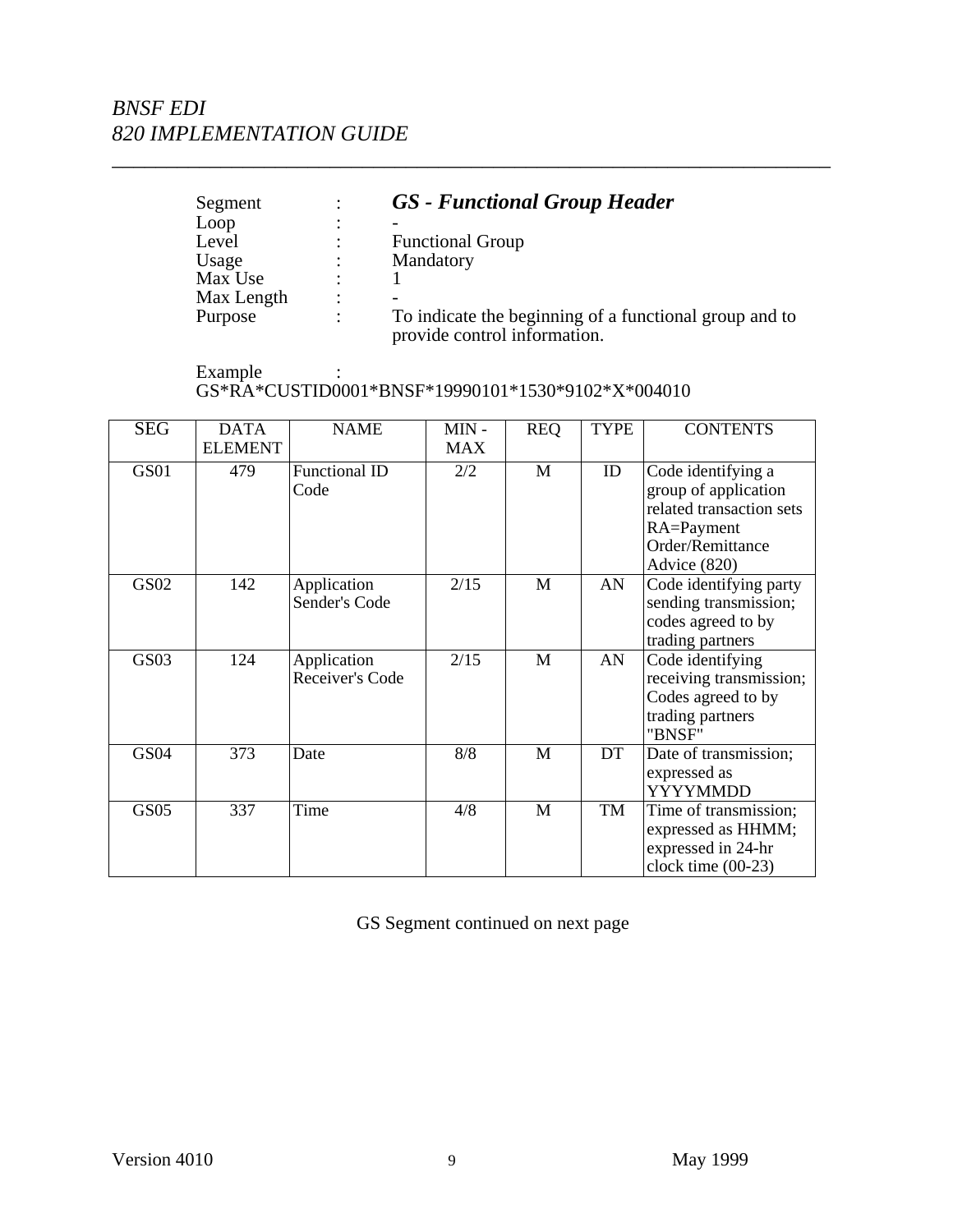| <b>SEG</b>  | <b>DATA</b>    | <b>NAME</b>                                    | $MIN -$    | <b>REQ</b> | <b>TYPE</b>    | <b>CONTENTS</b>                                                                                                                                                                                          |
|-------------|----------------|------------------------------------------------|------------|------------|----------------|----------------------------------------------------------------------------------------------------------------------------------------------------------------------------------------------------------|
|             | <b>ELEMENT</b> |                                                | <b>MAX</b> |            |                |                                                                                                                                                                                                          |
| GS06        | 28             | <b>Group Control</b><br>Number                 | 1/9        | M          | N <sub>0</sub> | Assigned number<br>originated $\&$<br>maintained by the<br>sender. The number in<br>this header must be<br>Identical to the same<br>data element in the<br>associated functional<br>group trailer, GE02. |
| GS07        | 455            | Responsible<br><b>Agency Code</b>              | 1/2        | M          | ID             | "X" only for ASC X12                                                                                                                                                                                     |
| <b>GS08</b> | 480            | Version/Release<br>Industry Identifier<br>Code | 1/12       | M          | AN             | Sender's transmission<br>standard version<br>004010.                                                                                                                                                     |

#### \_\_\_\_\_\_\_\_\_\_\_\_\_\_\_\_\_\_\_\_\_\_\_\_\_\_\_\_\_\_\_\_\_\_\_\_\_\_\_\_\_\_\_\_\_\_\_\_\_\_\_\_\_\_\_\_\_\_\_\_\_\_\_\_\_\_ GS Segment Continued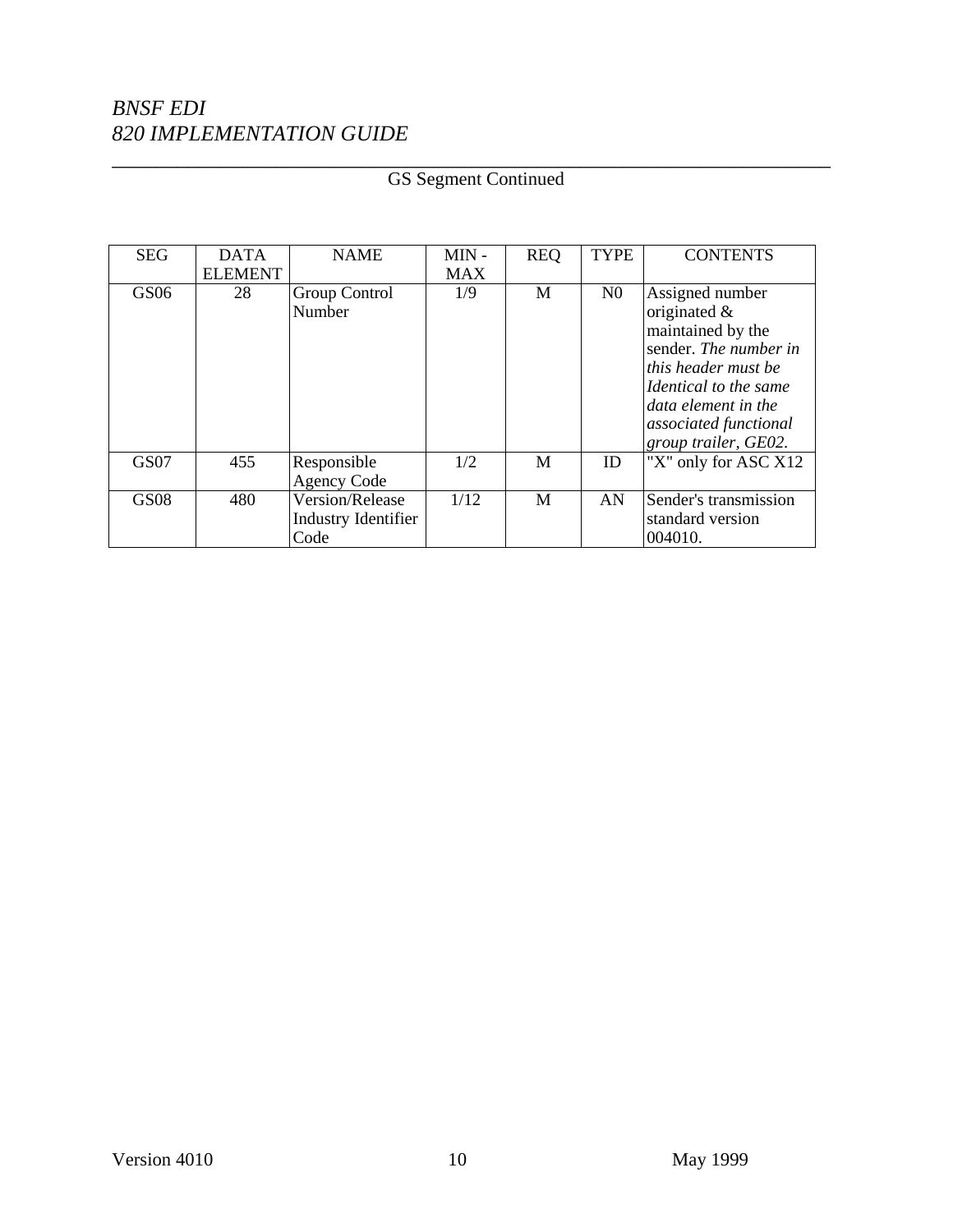| Segment    | $\bullet$      | <b>ST</b> - Transaction Set Header                                            |
|------------|----------------|-------------------------------------------------------------------------------|
| Loop       | $\ddot{\cdot}$ |                                                                               |
| Level      | $\ddot{\cdot}$ | Header                                                                        |
| Usage      | $\ddot{\cdot}$ | Mandatory                                                                     |
| Max Use    | $\bullet$      |                                                                               |
| Max Length | $\bullet$      |                                                                               |
| Purpose    | $\ddot{\cdot}$ | To indicate the start of a transaction set and to assign a<br>control number. |

\_\_\_\_\_\_\_\_\_\_\_\_\_\_\_\_\_\_\_\_\_\_\_\_\_\_\_\_\_\_\_\_\_\_\_\_\_\_\_\_\_\_\_\_\_\_\_\_\_\_\_\_\_\_\_\_\_\_\_\_\_\_\_\_\_\_

Example : ST\*820\*000000001

| <b>SEG</b>       | <b>DATA</b><br><b>ELEMENT</b> | <b>NAME</b>       | $MIN -$<br><b>MAX</b> | <b>REQ</b> | TYPE | <b>CONTENTS</b>          |
|------------------|-------------------------------|-------------------|-----------------------|------------|------|--------------------------|
|                  |                               |                   |                       |            |      |                          |
| ST <sub>01</sub> | 143                           | TS ID CODE        | 3/3                   | М          |      | "820" Definition:        |
|                  |                               |                   |                       |            |      | Payment Order            |
|                  |                               |                   |                       |            |      | <b>Remittance Advice</b> |
| ST02             | 329                           | <b>TS CONTROL</b> | 4/9                   | M          | AN   | Sender's message         |
|                  |                               | <b>NUMBER</b>     |                       |            |      | control number           |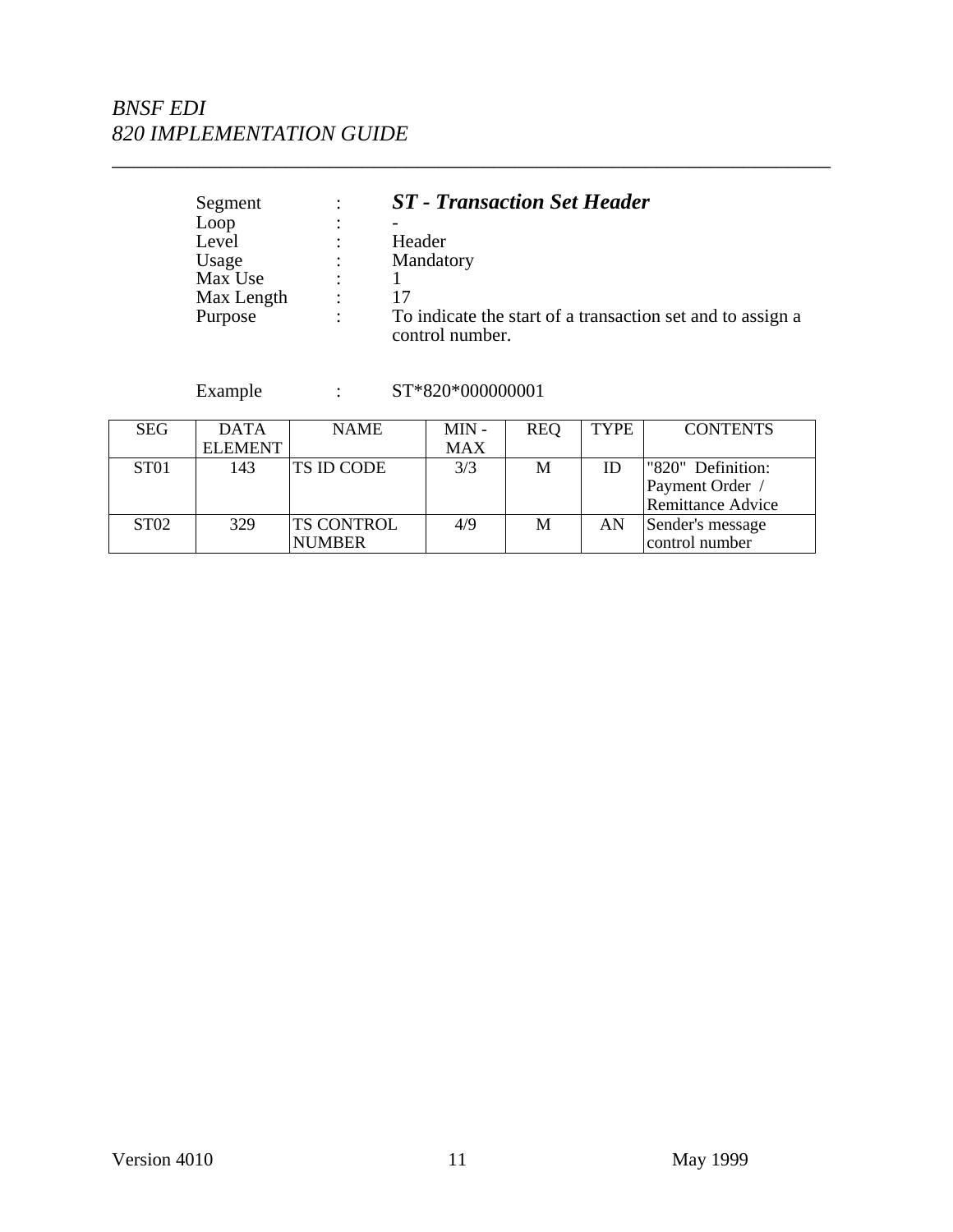| Segment    |   | <b>BPR - Beginning Segment for Payment Order/<br/>Remittance Advice</b>                                                                                                                                  |
|------------|---|----------------------------------------------------------------------------------------------------------------------------------------------------------------------------------------------------------|
| Loop       |   |                                                                                                                                                                                                          |
| Level      |   | Header                                                                                                                                                                                                   |
| Usage      |   | Mandatory                                                                                                                                                                                                |
| Max Use    | ٠ |                                                                                                                                                                                                          |
| Max Length | ٠ | 245                                                                                                                                                                                                      |
| Purpose    |   | To indicate the beginning of a Payment Order/Remittance<br>Advice Transaction Set and total payment amount, or to<br>enable related transfer of funds and/or information from<br>payer to payee to occur |

\_\_\_\_\_\_\_\_\_\_\_\_\_\_\_\_\_\_\_\_\_\_\_\_\_\_\_\_\_\_\_\_\_\_\_\_\_\_\_\_\_\_\_\_\_\_\_\_\_\_\_\_\_\_\_\_\_\_\_\_\_\_\_\_\_\_

| Example | BPR*C*10000*C*ACH*CTX*01*1234*DA*555* |
|---------|---------------------------------------|
|         | CUSTID0001**01*987*DA*345123*19990101 |

| <b>SEG</b>        | <b>DATA</b><br><b>ELEMENT</b> | <b>NAME</b>                                | $MIN -$<br><b>MAX</b> | <b>REQ</b> | <b>TYPE</b>  | <b>CONTENTS</b>                                                                                                              |
|-------------------|-------------------------------|--------------------------------------------|-----------------------|------------|--------------|------------------------------------------------------------------------------------------------------------------------------|
| BPR01             | 305                           | <b>Transaction</b><br><b>Handling Code</b> | 1/1                   | M          | ID           | C=Payment accompanies<br>remittance advice                                                                                   |
| BPR <sub>02</sub> | 782                           | Monetary<br>Amount                         | 1/18                  | M          | $\mathbf{R}$ | Total payment amount for all<br>items                                                                                        |
| BPR <sub>03</sub> | 478                           | Credit/Debit Flag<br>Code                  | 1/1                   | M          | ID           | C=Credit<br>D=Debit                                                                                                          |
| BPR <sub>04</sub> | 591                           | Payment Method<br>Code                     | 3/3                   | M          | ID           | Instruction to the origin bank<br>on the method of pmt order<br>being transmitted.<br><b>ACH=Automated Clearing</b><br>House |
| BPR <sub>05</sub> | 812                           | <b>Payment Format</b><br>Code              | 1/10                  | $\Omega$   | ID           | 1.CTX=Corporate Trade<br>Exchange (CTX)(ACH)<br>$2.CCP=(CCD+)(ACH)$<br>Optional - helpful if used                            |
| BPR <sub>06</sub> | 506                           | DFI ID Number<br>Qualifier                 | 2/2                   | M          | ID           | 01=ABA Transit Routing<br>Number.                                                                                            |

BPR Segment Continued on next page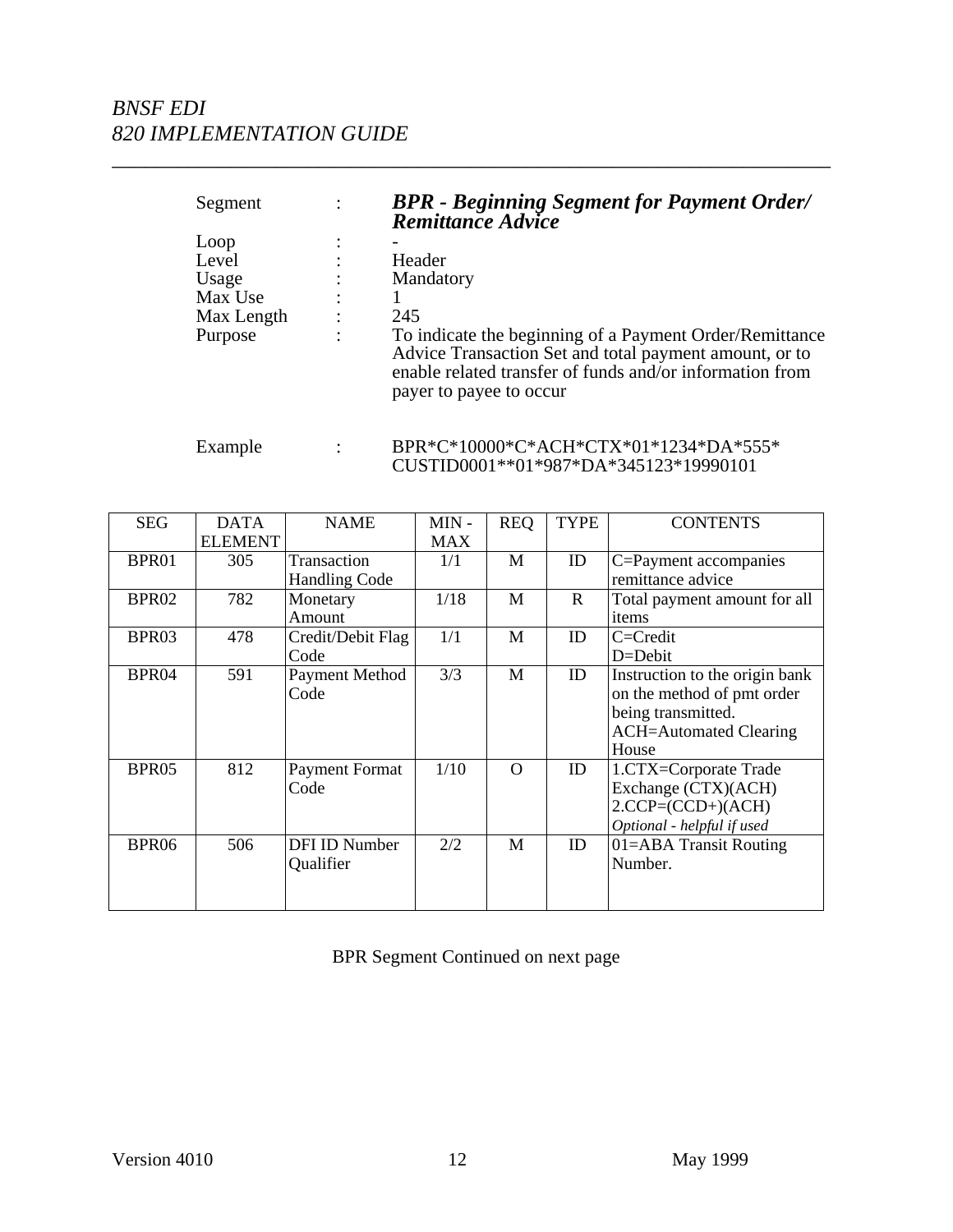| <b>SEG</b>   | <b>DATA</b>      | <b>NAME</b>           | $MIN -$    | <b>REQ</b>              | <b>TYPE</b> | <b>CONTENTS</b>                 |
|--------------|------------------|-----------------------|------------|-------------------------|-------------|---------------------------------|
|              | <b>ELEMENT</b>   |                       | <b>MAX</b> |                         |             |                                 |
| BPR07        | 507              | <b>DFI ID Number</b>  | 3/12       | M                       | AN          | Depository Financial            |
|              |                  |                       |            |                         |             | Institution (DFI) ID Number.    |
|              |                  |                       |            |                         |             |                                 |
| BPR08        | 569              | <b>Account Number</b> | 1/3        | $\mathbf{O}$            | ID          | Type of Account.                |
|              |                  | Qualifier Code        |            |                         |             | DA=Demand Deposit               |
| BPR09        | 508              | <b>Account Number</b> | 1/35       | $\mathbf C$             | AN          | <b>Acct Number of Company</b>   |
|              |                  |                       |            |                         |             | originating payment             |
|              |                  |                       |            |                         |             | If BPR08 is present, then BPR09 |
|              |                  |                       |            |                         |             | is required.                    |
| <b>BPR10</b> | 509              | Originating           | 10/10      | $\mathbf{O}$            | AN          | Unique identifier designating   |
|              |                  | Company ID            |            |                         |             | the company initiating the      |
|              |                  |                       |            |                         |             | funds transfer instructions.    |
|              |                  |                       |            |                         |             | First character is one-digit    |
|              |                  |                       |            |                         |             | ANSI ID code followed by 9-     |
|              |                  |                       |            |                         |             | digit ID Number                 |
| BPR11        | 510              | Originating           | 9/9        | $\mathbf{O}$            | AN          | Code defined between the        |
|              |                  | Company               |            |                         |             | Originating Company &           |
|              |                  | Supplemental          |            |                         |             | <b>Originating Depository</b>   |
|              |                  | Code                  |            |                         |             | Financial Institution that      |
|              |                  |                       |            |                         |             | identifies the Company          |
|              |                  |                       |            |                         |             | initiating the transfer.        |
| BPR12        | 506              | DFI ID Number         | 2/2        | M                       | ID          | 01=ABA Transit Routing          |
|              |                  | Qualifier             |            |                         |             | Number.                         |
| BPR13        | 507              | <b>DFI ID Number</b>  | 3/12       | $\mathbf{M}$            | AN          | <b>Depository Financial</b>     |
|              |                  |                       |            |                         |             | Institution (DFI) ID Number.    |
|              |                  |                       |            |                         |             |                                 |
| BPR14        | 569              | <b>Account Number</b> | 1/3        | $\mathbf{O}$            | ID          | Type of Account.                |
|              |                  | Qualifier Code        |            |                         |             | <b>DA=Demand Deposit</b>        |
|              |                  |                       |            |                         |             | If BPR14 is present, then BPR15 |
|              |                  |                       |            |                         |             | is required.                    |
| BPR15        | 508              | <b>Account Number</b> | 1/35       | $\mathbf C$             | AN          | Payee's Account Number          |
| BPR16        | $\overline{373}$ | Payment               | 8/8        | $\overline{\mathbf{M}}$ | DT          | Date expressed as               |
|              |                  | <b>Effective Date</b> |            |                         |             | <b>CCYYMMDD</b>                 |

## BPR Segment Continued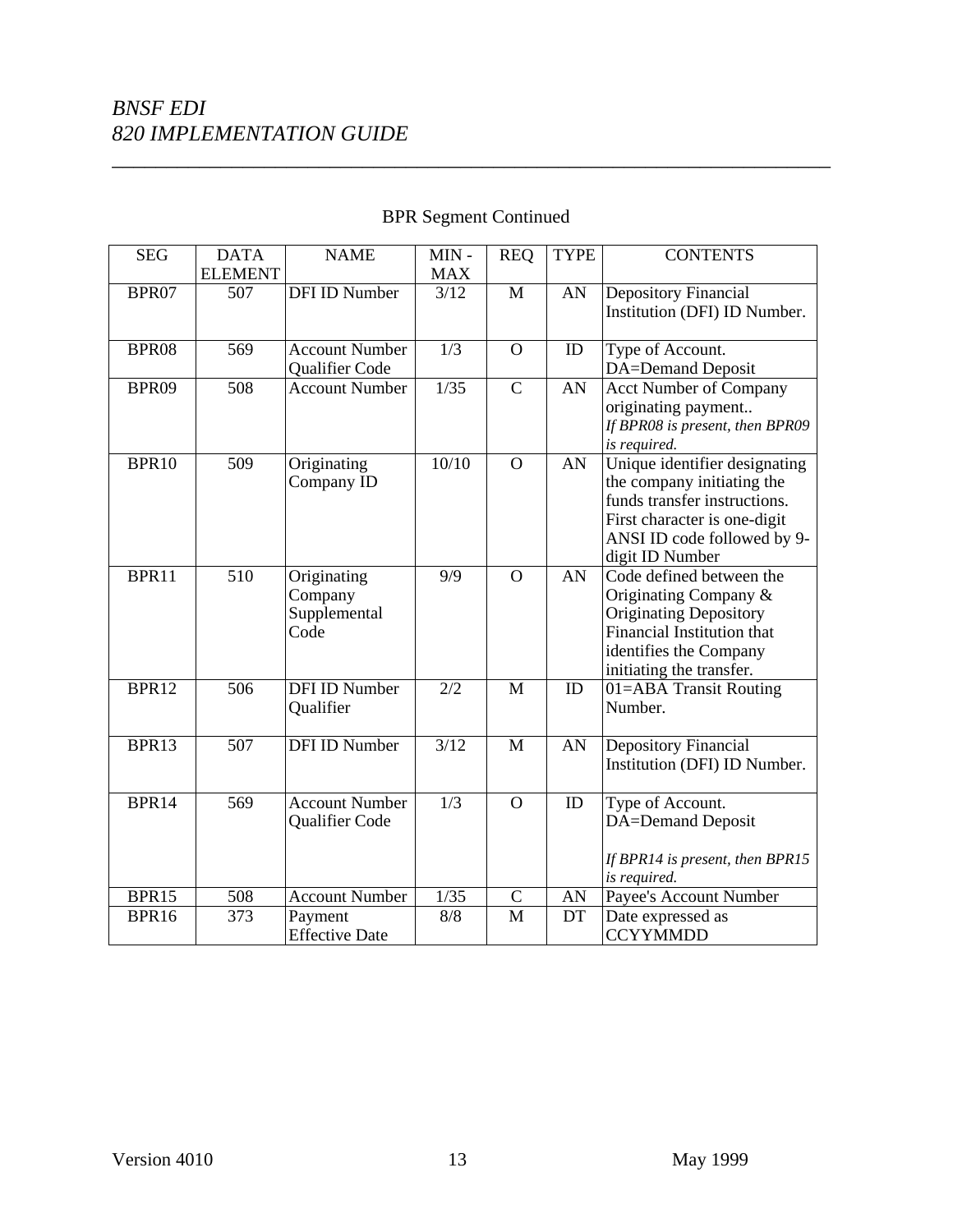| Segment    | TRN – Trace                                                                                       |
|------------|---------------------------------------------------------------------------------------------------|
| Loop       |                                                                                                   |
| Level      | Header                                                                                            |
| Usage      | Mandatory                                                                                         |
| Max Use    |                                                                                                   |
| Max Length |                                                                                                   |
| Purpose    | To uniquely identify a transaction to an application. The<br>Trace Number identifies the payment. |

\_\_\_\_\_\_\_\_\_\_\_\_\_\_\_\_\_\_\_\_\_\_\_\_\_\_\_\_\_\_\_\_\_\_\_\_\_\_\_\_\_\_\_\_\_\_\_\_\_\_\_\_\_\_\_\_\_\_\_\_\_\_\_\_\_\_

Example : TRN\*1\*1001983525

| <b>SEG</b> | <b>DATA</b>    | <b>NAME</b>         | $MIN -$    | <b>REQ</b> | <b>TYPE</b> | <b>CONTENTS</b>                                                                                            |
|------------|----------------|---------------------|------------|------------|-------------|------------------------------------------------------------------------------------------------------------|
|            | <b>ELEMENT</b> |                     | <b>MAX</b> |            |             |                                                                                                            |
| TRN01      | 481            | Trace Type Code     | 1/2        | M          | ID.         | 1=Current Transaction Trace                                                                                |
|            |                |                     |            |            |             | <b>Numbers</b>                                                                                             |
| TRN02      | 127            | Reference<br>Number | 1/10       | M          | AN          | Trace Number (with no<br>spaces or punctuation) -<br>provides unique identification<br>for the transaction |
| TRN03      | 509            | Originating         | 10/10      | $\Omega$   | AN          | Identifies an organization                                                                                 |
|            |                | Company ID          |            |            |             |                                                                                                            |
| TRN04      | 127            | Reference<br>Number | 1/30       | $\Omega$   | AN          | Not used by BNSF                                                                                           |

 Note: If Software does not provide for a TRN Segment, then REF01\*TN and REF02 as indicated on following page is required.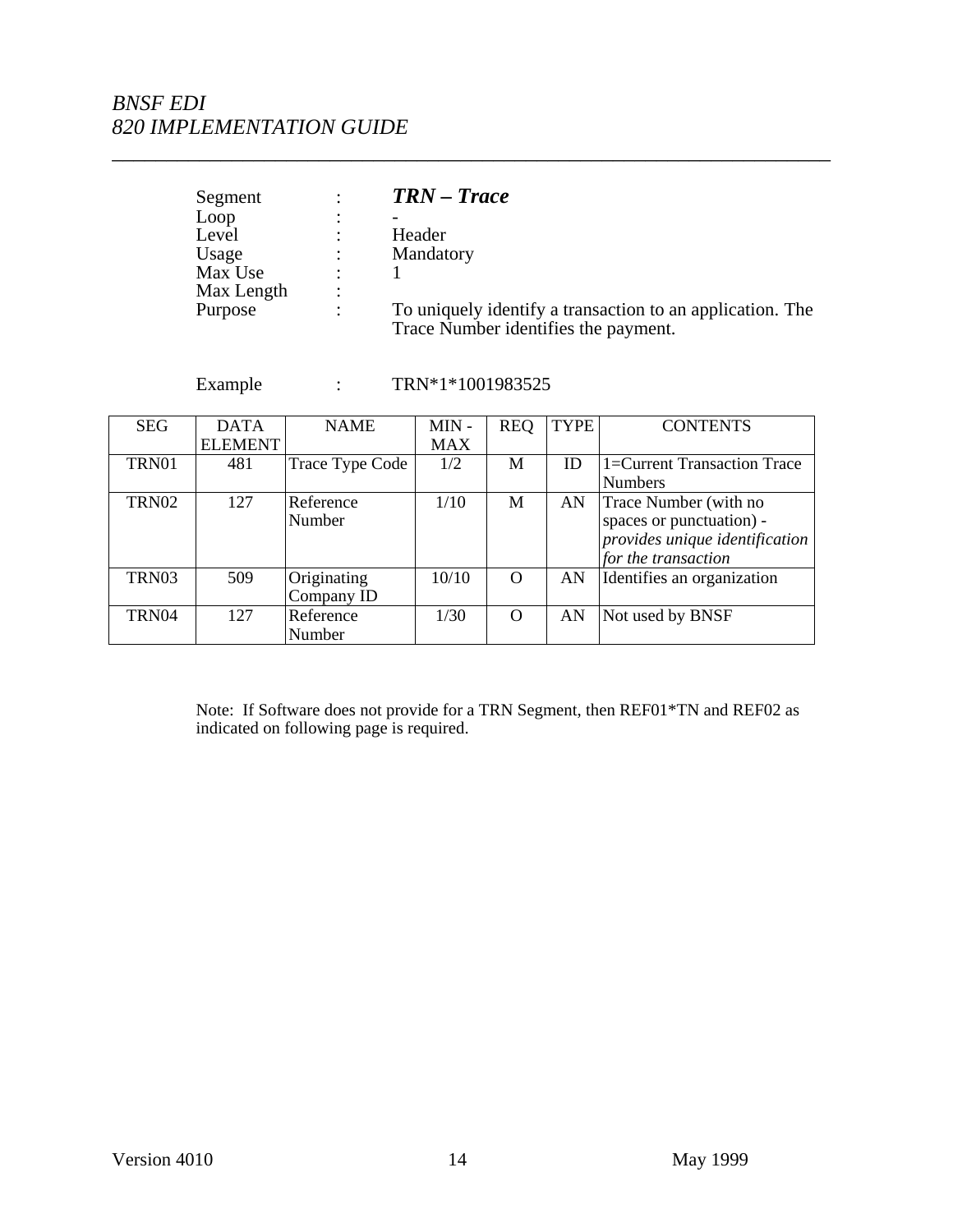| Segment    | $\bullet$            | <b>REF</b> - Reference Identification               |
|------------|----------------------|-----------------------------------------------------|
| Loop       | ٠<br>$\bullet$       | -                                                   |
| Level      |                      | Header                                              |
| Usage      | $\ddot{\phantom{a}}$ | Optional - May be required on certain BNSF Programs |
| Max Use    | ٠                    |                                                     |
| Max Length | ٠                    | 120                                                 |
| Purpose    | $\ddot{\phantom{a}}$ | To specify identifying information                  |
|            |                      |                                                     |

Example : REF\*CD\*1234564114

\_\_\_\_\_\_\_\_\_\_\_\_\_\_\_\_\_\_\_\_\_\_\_\_\_\_\_\_\_\_\_\_\_\_\_\_\_\_\_\_\_\_\_\_\_\_\_\_\_\_\_\_\_\_\_\_\_\_\_\_\_\_\_\_\_\_

| <b>SEG</b>        | <b>DATA</b>    | <b>NAME</b>             | $MIN -$    | <b>REQ</b> | <b>TYPE</b> | <b>CONTENTS</b>               |
|-------------------|----------------|-------------------------|------------|------------|-------------|-------------------------------|
|                   | <b>ELEMENT</b> |                         | <b>MAX</b> |            |             |                               |
| REF01             | 128            | <b>Ref ID Qualifier</b> | 2/3        | М          | ID          | <b>CD=BNSF Patron Code</b>    |
|                   |                |                         |            |            |             | CK=Check Number               |
|                   |                |                         |            |            |             | TN=Trace Number               |
|                   |                |                         |            |            |             |                               |
| REF <sub>02</sub> | 127            | Reference ID            | 1/10       | C          | AN          | As defined by the Ref ID      |
|                   |                |                         |            |            |             | Qualifier.                    |
|                   |                |                         |            |            |             |                               |
|                   |                |                         |            |            |             | (Required if $REFO1$ is used) |
| REF <sub>03</sub> | 352            | Description             | 1/80       | $\Gamma$   | AN          | Free form description         |

Note: If TRN Segment is not used, then REF01 TN or CK is required.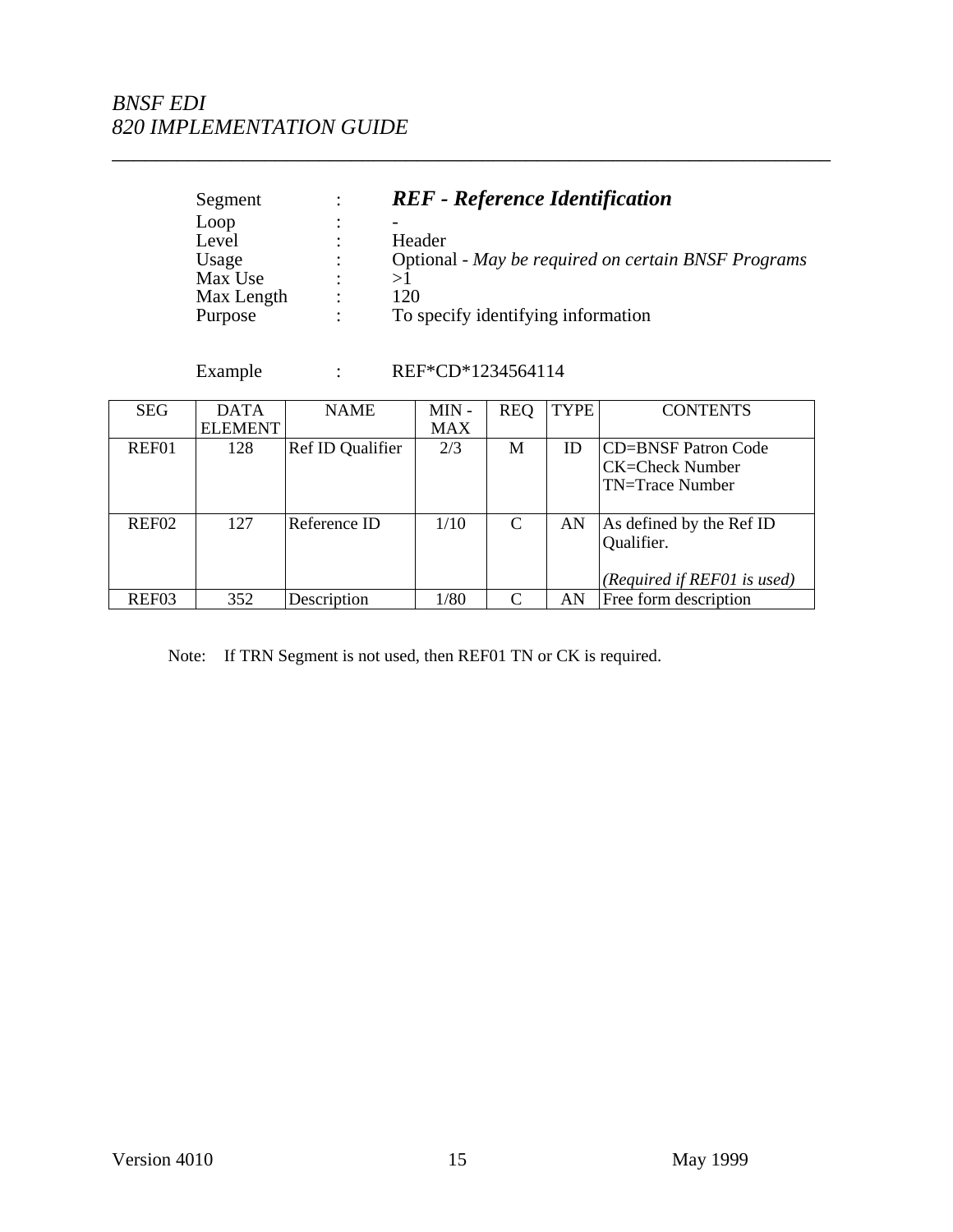## Segment : *DTM - Date/Time Reference*

| ٠ |                                      |
|---|--------------------------------------|
|   | Header                               |
| ٠ | Mandatory                            |
| ٠ |                                      |
| ٠ | 69                                   |
|   | To specify pertinent dates and times |
|   |                                      |

Example : DTM\*007\*19990101

| <b>SEG</b> | <b>DATA</b><br><b>ELEMENT</b> | <b>NAME</b>            | $MIN -$<br><b>MAX</b> | <b>REQ</b>                  | <b>TYPE</b> | <b>CONTENTS</b>         |
|------------|-------------------------------|------------------------|-----------------------|-----------------------------|-------------|-------------------------|
| DTM01      | 374                           | Date/Time<br>Qualifier | 3/3                   | М                           | ID          | $ 007 =$ Effective      |
| DTM02      | 373                           | Date                   | 8/8                   | C                           | DТ          | <b>CCYYMMDD</b>         |
| DTM03      | 337                           | Time                   | 4/8                   | $\mathcal{C}_{\mathcal{C}}$ | <b>TM</b>   | HHMM, Time expressed in |
|            |                               |                        |                       |                             |             | 24-hr clock time        |
| DTM04      | 623                           | Time Code              | 2/2                   |                             | ID          | CT=Central Time         |
|            |                               |                        |                       |                             |             | ET=Eastern Time         |
|            |                               |                        |                       |                             |             | MT=Mountain Time        |
|            |                               |                        |                       |                             |             | PT=Pacific Time         |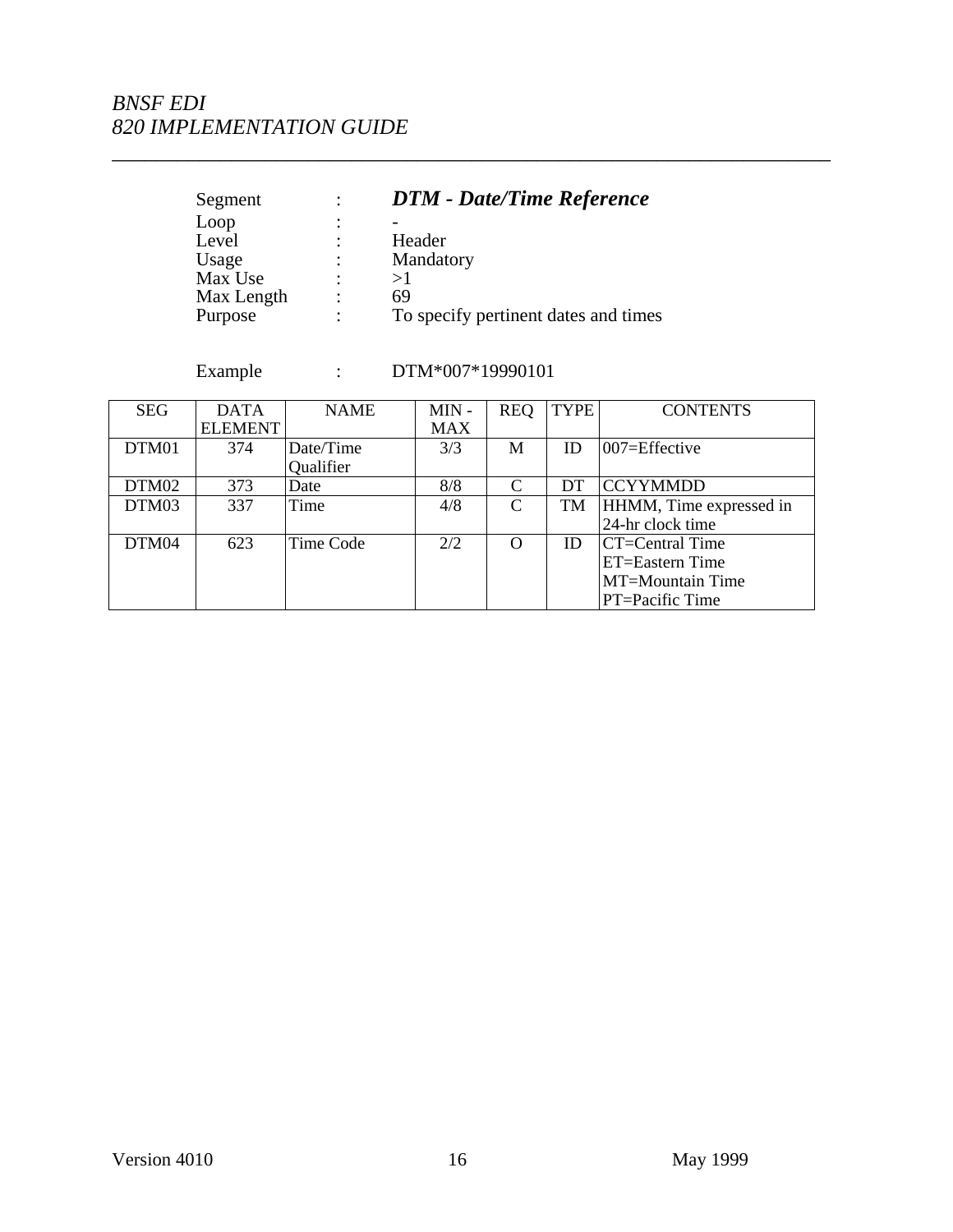| Segment    | ٠              | $NI$ - Name                                                |
|------------|----------------|------------------------------------------------------------|
| Loop       | $\ddot{\cdot}$ | Repeat: $>1$<br>N1                                         |
| Level      | ٠              | Header                                                     |
| Usage      | $\ddot{\cdot}$ | Mandatory                                                  |
| Max Use    | ٠              | >1                                                         |
| Max Length | $\ddot{\cdot}$ | 159                                                        |
| Purpose    | $\ddot{\cdot}$ | To identify a party by type of organization, name and code |
|            |                |                                                            |

#### Example : N1\*PR\*CUSTOMER NAME N1\*PE\*BURLINGTON NORTHERN SANTA FE

| <b>SEG</b>        | <b>DATA</b>    | <b>NAME</b>              | $MIN -$    | <b>REQ</b>    | <b>TYPE</b> | <b>CONTENTS</b>            |
|-------------------|----------------|--------------------------|------------|---------------|-------------|----------------------------|
|                   | <b>ELEMENT</b> |                          | <b>MAX</b> |               |             |                            |
| N101              | 98             | <b>Entity Identifier</b> | 2/3        | M             | ID          | PE=Payee                   |
|                   |                | Code                     |            |               |             | PR=Payer                   |
| N <sub>1</sub> 02 | 93             | Name                     | 1/60       | $\mathcal{C}$ | AN          | <b>Free Form Name</b>      |
|                   |                |                          |            |               |             | (Required if N101 is used) |
| N <sub>10</sub> 3 | 66             | <b>ID</b> Code           | 1/2        | $\mathcal{C}$ | ID          | Not used by BNSF           |
|                   |                | Qualifier                |            |               |             |                            |
| N104              | 67             | <b>ID</b> Code           | 2/80       | C             | AN          | Not used by BNSF           |
| N <sub>105</sub>  | 706            | Entity                   | 2/2        | $\Omega$      | ID          | Not used by BNSF           |
|                   |                | Relationship             |            |               |             |                            |
|                   |                | Code                     |            |               |             |                            |
| N106              | 98             | <b>Entity ID Code</b>    | 2/3        |               | ID          | Not used by BNSF           |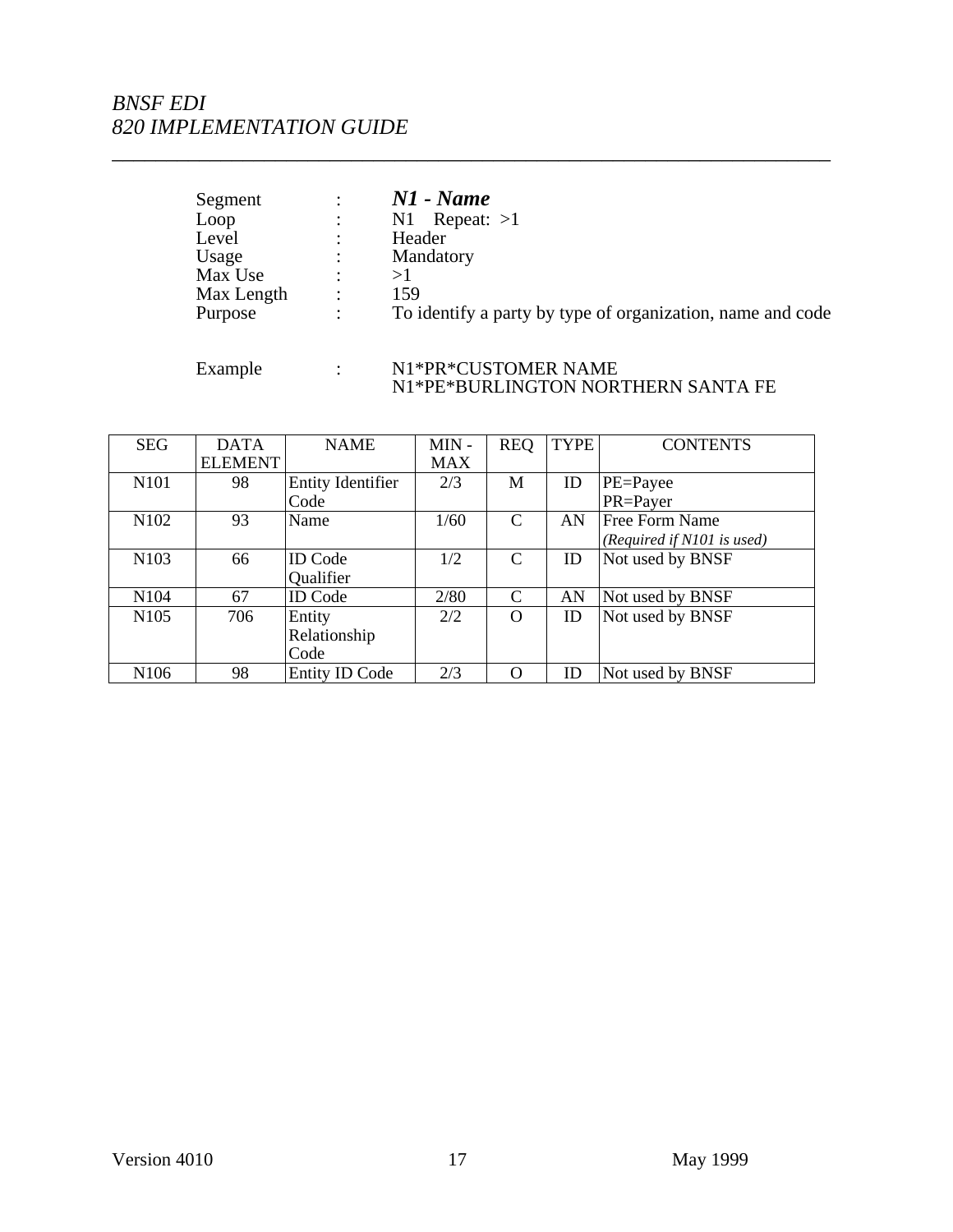| Segment    | <b>ENT</b> - <b>Entity</b>                                                                                              |
|------------|-------------------------------------------------------------------------------------------------------------------------|
| Loop       | ENT Repeat: $>1$                                                                                                        |
| Level      | Detail                                                                                                                  |
| Usage      | Mandatory                                                                                                               |
| Max Use    |                                                                                                                         |
| Max Length | 222                                                                                                                     |
| Purpose    | To designate the entities which are parties to a<br>transaction and specify a reference meaningful to<br>those entities |

\_\_\_\_\_\_\_\_\_\_\_\_\_\_\_\_\_\_\_\_\_\_\_\_\_\_\_\_\_\_\_\_\_\_\_\_\_\_\_\_\_\_\_\_\_\_\_\_\_\_\_\_\_\_\_\_\_\_\_\_\_\_\_\_\_\_

Example : ENT<sup>\*</sup>1

| <b>SEG</b>        | <b>DATA</b>    | <b>NAME</b>           | $MIN -$    | <b>REQ</b>    | <b>TYPE</b>    | <b>CONTENTS</b>             |
|-------------------|----------------|-----------------------|------------|---------------|----------------|-----------------------------|
|                   | <b>ELEMENT</b> |                       | <b>MAX</b> |               |                |                             |
| ENT <sub>01</sub> | 554            | Assigned              | 1/6        | $\Omega$      | N <sub>0</sub> | Only ENT01 is necessary     |
|                   |                | Number                |            |               |                | because there is a single   |
|                   |                |                       |            |               |                | entity communicating with a |
|                   |                |                       |            |               |                | single entity (sender to    |
|                   |                |                       |            |               |                | receiver)                   |
| ENT <sub>02</sub> | 98             | <b>Entity ID Code</b> | 2/3        | $\mathcal{C}$ | ID             | Not used by BNSF            |
| ENT <sub>03</sub> | 66             | <b>ID</b> Code        | 1/2        | $\mathcal{C}$ | ID             | Not used by BNSF            |
|                   |                | <b>Oualifier</b>      |            |               |                |                             |
| ENT04             | 67             | <b>ID</b> Code        | 2/80       | $\mathcal{C}$ | AN             | Not used by BNSF            |
| ENT <sub>05</sub> | 98             | Entity ID Code        | 2/3        | $\mathcal{C}$ | ID             | Not used by BNSF            |
| ENT <sub>06</sub> | 66             | <b>ID</b> Code        | 1/2        | $\mathcal{C}$ | ID             | Not used by BNSF            |
|                   |                | Qualifier             |            |               |                |                             |
| ENT07             | 67             | <b>ID</b> Code        | 2/80       | $\mathcal{C}$ | AN             | Not used by BNSF            |
| ENT08             | 128            | Ref ID Qualifier      | 2/3        | $\mathsf{C}$  | ID             | Not used by BNSF            |
| ENT09             | 127            | Reference ID          | 1/30       | $\mathsf{C}$  | AN             | Not used by BNSF            |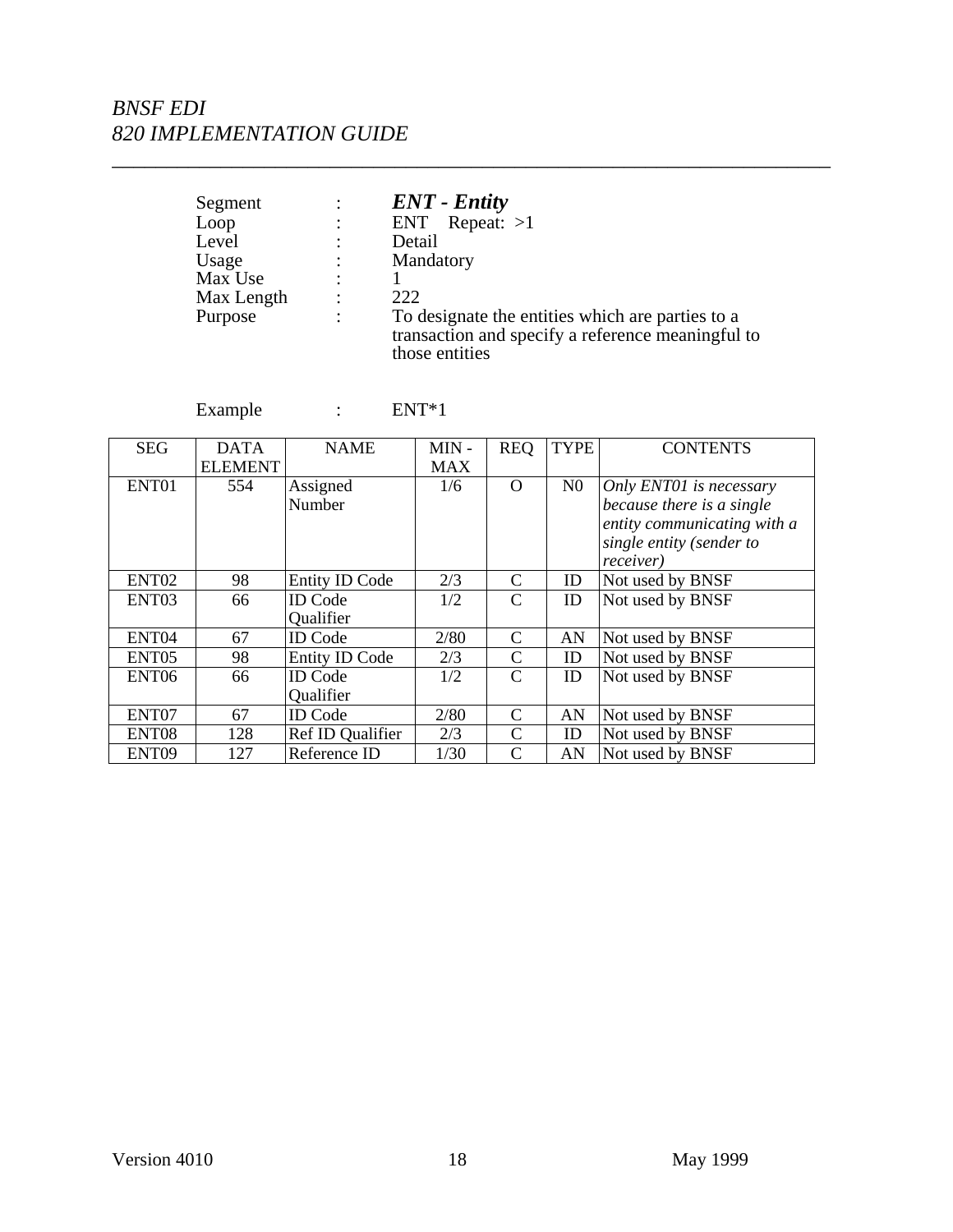| Segment    |                      | <b>RMR</b> - Remittance Advice Accounts<br><b>Receivable Open Item</b>                                                            |
|------------|----------------------|-----------------------------------------------------------------------------------------------------------------------------------|
| Loop       |                      | <b>ENT/RMR</b><br>Repeat: $>1$                                                                                                    |
| Level      |                      | Detail                                                                                                                            |
| Usage      | $\ddot{\cdot}$       | Mandatory                                                                                                                         |
| Max Use    | $\bullet$            |                                                                                                                                   |
| Max Length |                      | 121                                                                                                                               |
| Purpose    | $\ddot{\phantom{a}}$ | To specify the accounts receivable open item(s) to be<br>included in the cash application and to convey the<br>appropriate detail |

\_\_\_\_\_\_\_\_\_\_\_\_\_\_\_\_\_\_\_\_\_\_\_\_\_\_\_\_\_\_\_\_\_\_\_\_\_\_\_\_\_\_\_\_\_\_\_\_\_\_\_\_\_\_\_\_\_\_\_\_\_\_\_\_\_\_

Example : RMR\*WY\*123456\*\*5000

| <b>SEG</b>        | <b>DATA</b><br><b>ELEMENT</b> | <b>NAME</b>                              | $MIN -$<br><b>MAX</b> | <b>REQ</b>    | <b>TYPE</b> | <b>CONTENTS</b>                                                                                                                       |
|-------------------|-------------------------------|------------------------------------------|-----------------------|---------------|-------------|---------------------------------------------------------------------------------------------------------------------------------------|
| RMR01             | 128                           | Reference<br>Identification<br>Qualifier | 2/3                   | M             | ID          | WY=Waybill Number<br><b>BM=Bill of Lading Number</b><br>FR=Freight Bill Number or<br>Miscellaneous Bill<br>Number<br>(See Note Below) |
| RMR <sub>02</sub> | 127                           | Reference ID                             | 1/30                  | $\mathcal{C}$ | AN          | Reference information as<br>defined by the Reference ID<br>Qualifier in RMR01<br>$WY = 123456$                                        |
| RMR <sub>03</sub> | 482                           | <b>Payment Action</b><br>Code            | 2/2                   | $\Omega$      | ID          | PO=Payment on Account<br>Specifies how the cash is to be<br>applied                                                                   |
| RMR <sub>04</sub> | 782.00                        | Monetary<br>Amount                       | 1/18                  | M             | R           | <b>Amount Paid</b>                                                                                                                    |

Note: The preferred qualifier in RMR01 is WY or FR. If WY or FR is not available, then BM should be used. IF RMR\*WY or RMR\*BM is used, then REF\*EQ is mandatory.

> DTM Segment is required in conjunction with RMR01\*WY and RMR01\*BM.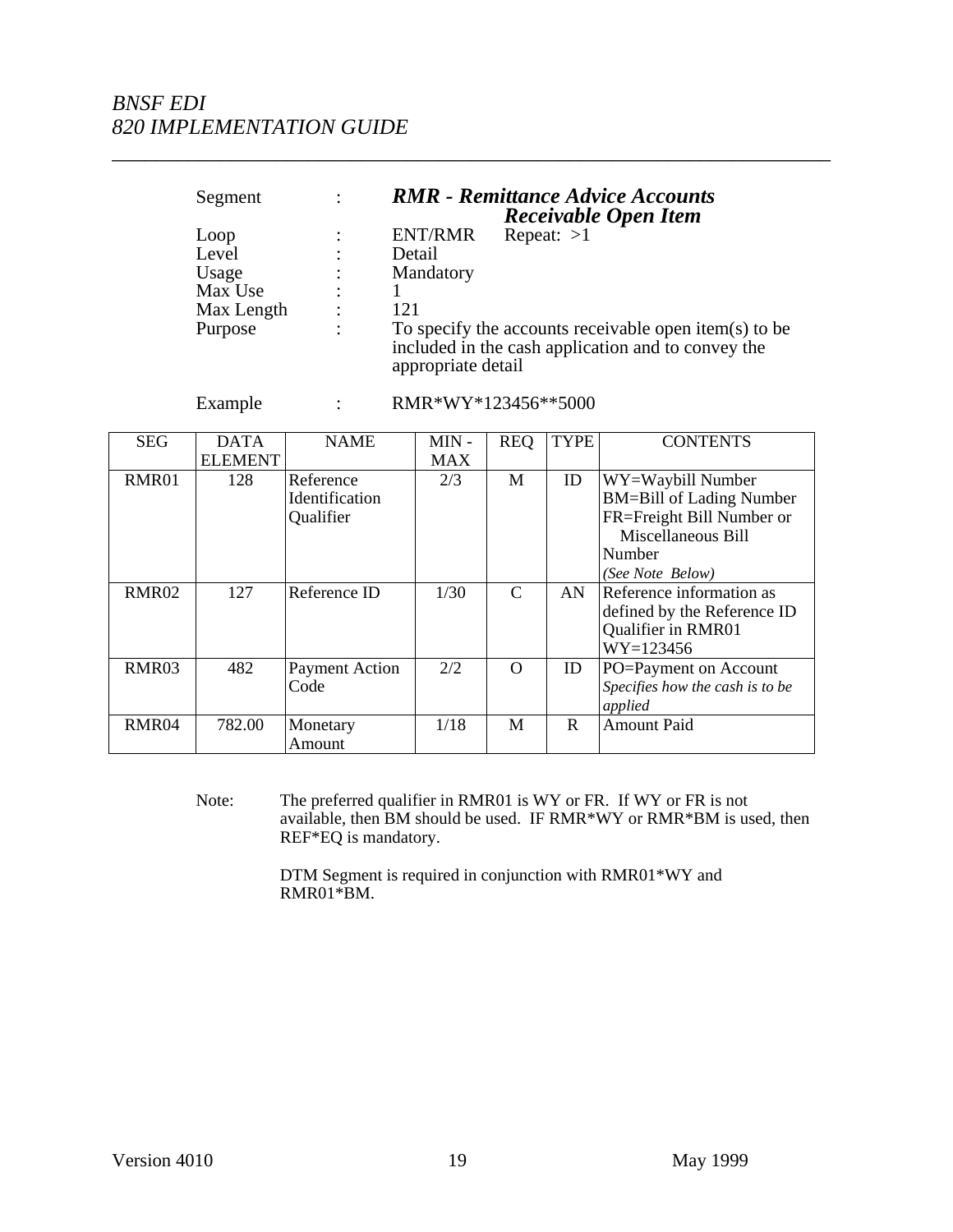| Segment    | $\ddot{\cdot}$ | <b>REF</b> – Reference Numbers     |
|------------|----------------|------------------------------------|
| Loop       | ٠              | <b>ENT/RMR</b>                     |
| Level      | ٠              | Detail                             |
| Usage      | ٠              | Optional                           |
| Max Use    | ٠              |                                    |
| Max Length | ٠              | 120                                |
| Purpose    | ٠              | To specify identifying information |
| Example    |                | <b>REF*BM*1001</b>                 |

\_\_\_\_\_\_\_\_\_\_\_\_\_\_\_\_\_\_\_\_\_\_\_\_\_\_\_\_\_\_\_\_\_\_\_\_\_\_\_\_\_\_\_\_\_\_\_\_\_\_\_\_\_\_\_\_\_\_\_\_\_\_\_\_\_\_

EXample : REF<sup>+</sup>BM<sup>+</sup>1001<br>REF\*EQ\*BNSF456002 REF\*D0\*RATE AUTHORITY\*RATE SHOULD BE \$2000 PER CAR

| <b>SEG</b> | <b>DATA</b>    | <b>NAME</b>                              | MIN-       | <b>REQ</b>    | <b>TYPE</b> | <b>CONTENTS</b>                                                                                                                                                                                                                                                         |
|------------|----------------|------------------------------------------|------------|---------------|-------------|-------------------------------------------------------------------------------------------------------------------------------------------------------------------------------------------------------------------------------------------------------------------------|
|            | <b>ELEMENT</b> |                                          | <b>MAX</b> |               |             |                                                                                                                                                                                                                                                                         |
| REF01      | 128            | Reference<br>Identification<br>Qualifier | 2/3        | M             | ID          | WY=Waybill Number<br><b>BM=Bill of Lading Number</b><br><b>EQ=Equipment Number</b><br>FR=Freight Bill Number or<br>Miscellaneous Bill Number<br>(See Note 1 Below)<br>D0=Dispute Reason Code                                                                            |
|            |                |                                          |            |               |             | (See Note 2 Below)                                                                                                                                                                                                                                                      |
| REF02      | 127            | Reference ID                             | 1/30       | $\mathsf{C}$  | AN          | Reference information as<br>defined by the Reference ID<br>Qualifier in REF01<br>BM=1001<br>IDs for D0 (Dispute Reason<br>Code):<br><b>Equipment Size</b><br>Origin/Destination<br>Other<br><b>Rate Authority</b><br>Service Level<br>Through Rate vs Rule 11<br>Weight |
| REF03      | 352            | Description                              | 1/60       | $\mathcal{C}$ | AN          | A free form description to<br>clarify the related data<br>elements & their content                                                                                                                                                                                      |

#### Note 1. If Waybill Number or Bill of Lading Number or Freight Bill Number is used in the RMR Segment, then *same* Number is not needed in the REF Segment. If REF\*WY or REF\*BM is used, then REF\*EQ is mandatory.

 Note 2. If payment is based on an amount that is different from the amount shown on BNSF's Freight Bill, use an REF Segment with a D0 qualifier. The REF02 should be one of the Reference IDs listed under Contents. The REF03 is used to provide additional information related to the amount being paid.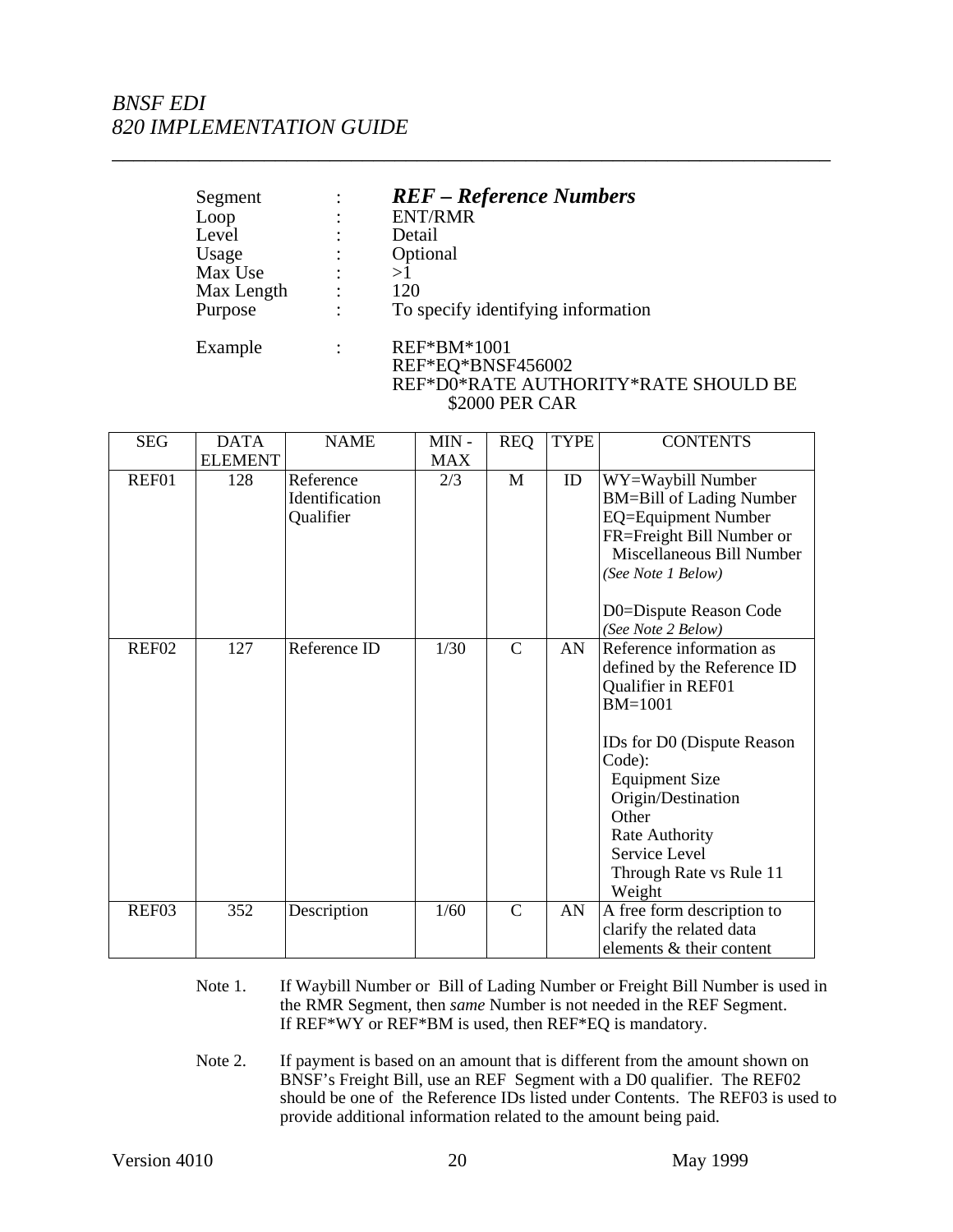| Segment    |   | <b>DTM</b> - Date/Time Reference     |
|------------|---|--------------------------------------|
| Loop       | ٠ | <b>ENT/RMR</b>                       |
| Level      | ٠ | Detail                               |
| Usage      | ٠ | Optional                             |
| Max Use    | ٠ | >1                                   |
| Max Length | ٠ | 69                                   |
| Purpose    | ٠ | To specify pertinent dates and times |

Example : DTM\*095\*19990101

| <b>SEG</b> | <b>DATA</b>    | <b>NAME</b>            | $MIN -$ | <b>REQ</b> | <b>TYPE</b> | <b>CONTENTS</b>                                                             |
|------------|----------------|------------------------|---------|------------|-------------|-----------------------------------------------------------------------------|
|            | <b>ELEMENT</b> |                        | MAX     |            |             |                                                                             |
| DTM01      | 374.           | Date/Time<br>Qualifier | 3/3     | M          |             | $ 095 =$ Bill of Lading Date or<br>Waybill Date<br>$022$ =Freight Bill Date |
| DTM02      | 373            | Date                   | 8/8     |            |             | <b>CCYYMMDD</b>                                                             |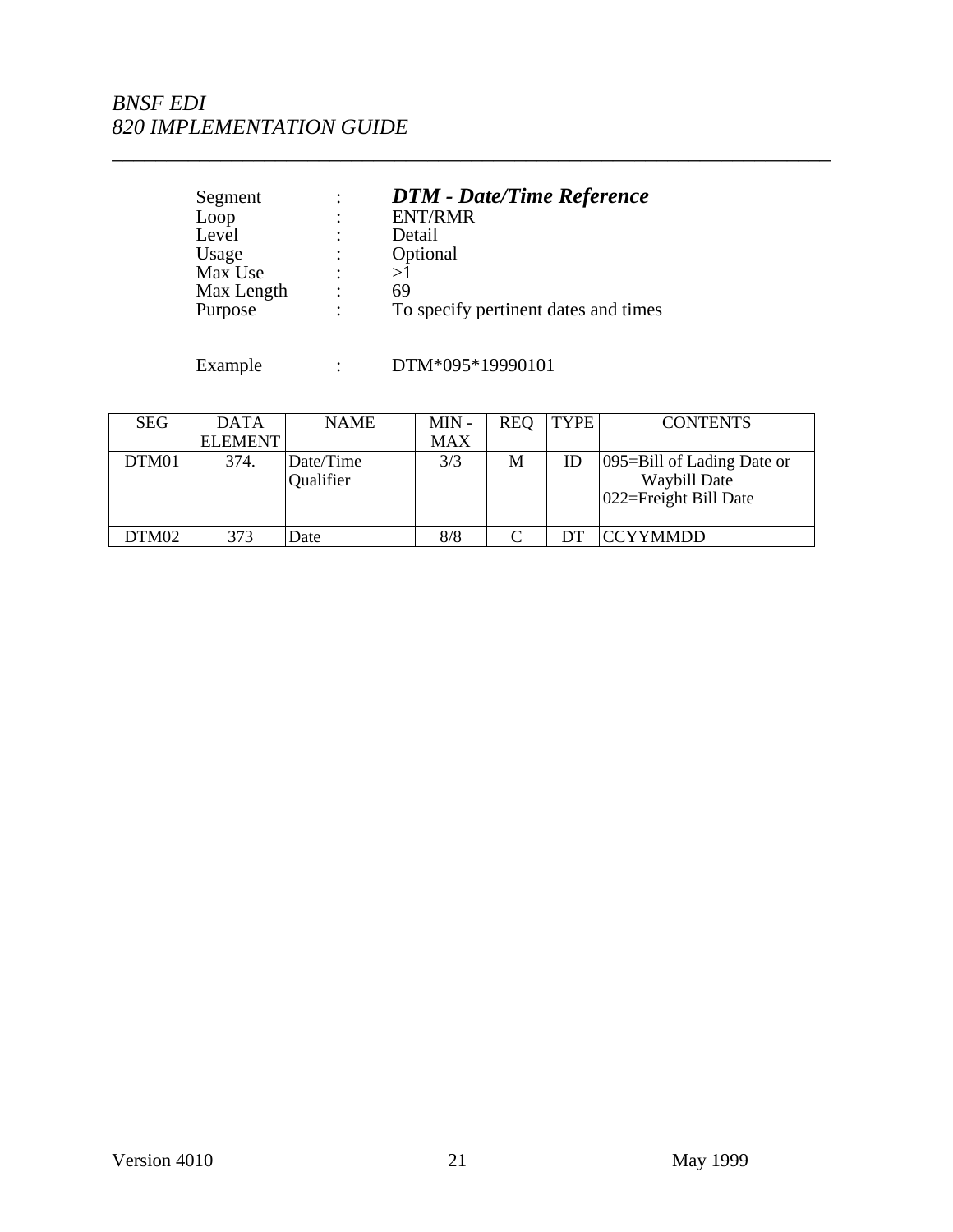|       | Segment    | <b>SE</b> - Transaction Set Trailer                                                                                                                        |
|-------|------------|------------------------------------------------------------------------------------------------------------------------------------------------------------|
| Loop  | $\bullet$  |                                                                                                                                                            |
| Level |            | Summary                                                                                                                                                    |
|       | Usage      | Mandatory                                                                                                                                                  |
|       | Max Use    |                                                                                                                                                            |
|       | Max Length | 24                                                                                                                                                         |
|       | Purpose    | To indicate the end of the transaction set and provide the<br>count of the transmitted segments (including the beginning<br>(ST) and ending (SE) segments) |
|       | Comment    | An (SE) is the last segment of each transaction set                                                                                                        |
|       |            |                                                                                                                                                            |

\_\_\_\_\_\_\_\_\_\_\_\_\_\_\_\_\_\_\_\_\_\_\_\_\_\_\_\_\_\_\_\_\_\_\_\_\_\_\_\_\_\_\_\_\_\_\_\_\_\_\_\_\_\_\_\_\_\_\_\_\_\_\_\_\_\_

Example : SE\*18\*000000001

| <b>SEG</b>       | <b>DATA</b>    | <b>NAME</b>            | $MIN -$    | <b>REQ</b> | <b>TYPE</b>    | <b>CONTENTS</b>                |
|------------------|----------------|------------------------|------------|------------|----------------|--------------------------------|
|                  | <b>ELEMENT</b> |                        | <b>MAX</b> |            |                |                                |
| SE01             | 96             | Number of              | 1/10       | M          | N <sub>0</sub> | Total number of Segments       |
|                  |                | included               |            |            |                | included in a transaction set  |
|                  |                | Segments               |            |            |                | including ST and SE            |
|                  |                |                        |            |            |                | Segments                       |
| SE <sub>02</sub> | 329            | <b>Transaction Set</b> | 4/9        | M          | AN             | <b>Transaction Set Control</b> |
|                  |                | <b>Control Number</b>  |            |            |                | Number - must be identical to  |
|                  |                |                        |            |            |                | the Transaction Set Control    |
|                  |                |                        |            |            |                | Number in the ST Segment       |